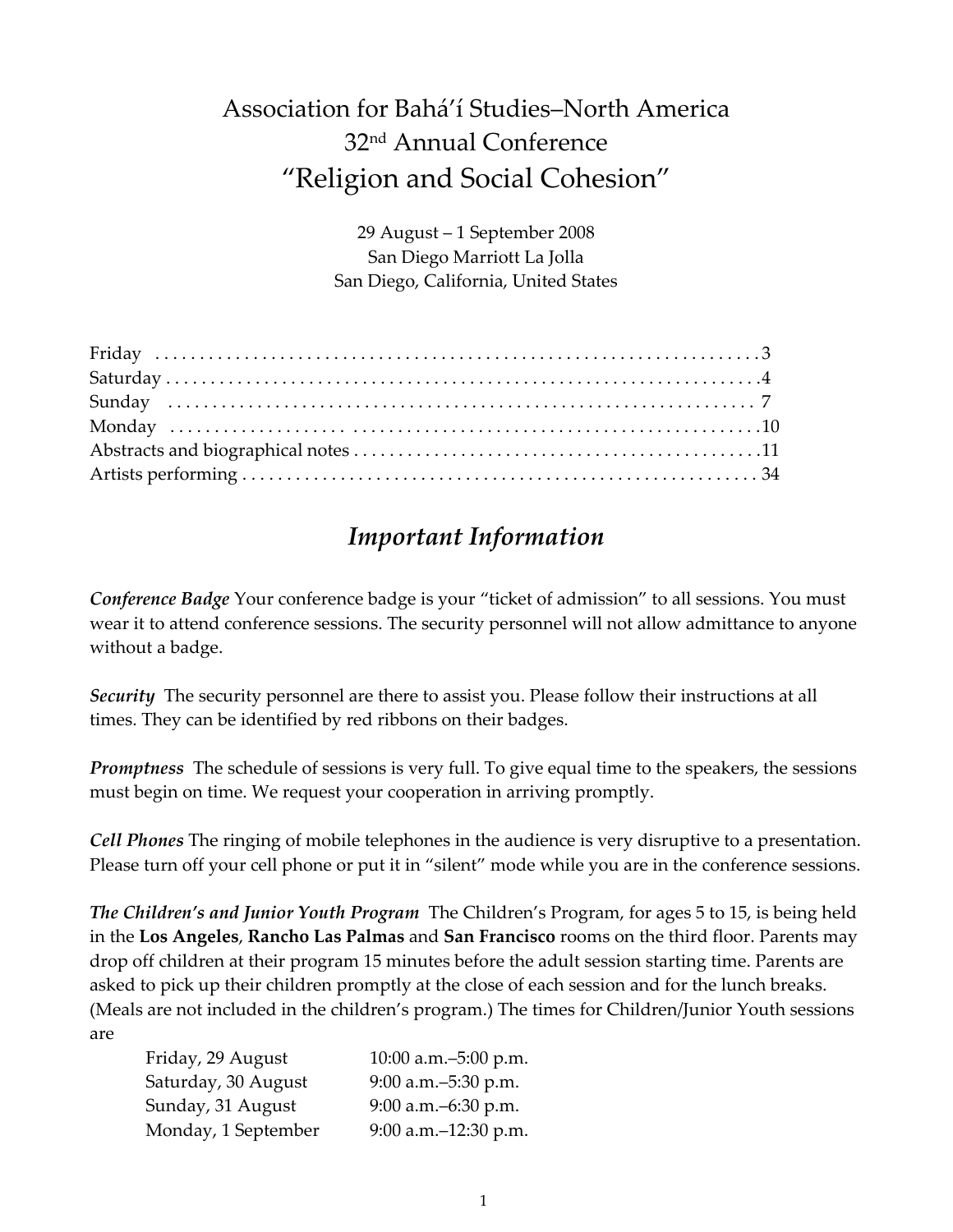The program of children's activities is available at the Conference Registration Table. Parents are required to sign a Medical Information and Emergency Health Care Release form and return it to the Children's Program coordinators.

*The Conference Bookstore* is operated by the Bahá'í Distribution Service of the United States. The bookstore is located in the **Irvine/Newport** rooms on the first floor and offers a wide selection of books and materials, including books and CDs by authors and artists presenting at the conference, and Bahá'í jewelry. Hours of operation are

| Friday, 29 August   | $2:00$ p.m. $- 7:00$ p.m. |
|---------------------|---------------------------|
| Saturday, 30 August | 9:00 a.m. $-7:00$ p.m.    |
| Sunday, 31 August   | 9:00 a.m. $-7:00$ p.m.    |
| Monday, 1 September | 9:00 a.m. - 2:00 p.m.     |

*Evaluation Forms* The ABS Executive Committee asks for your assistance and cooperation in filling out the conference evaluation forms provided in your conference kit. Your feedback is very valuable to us in our continuing efforts to improve the Conference.

*Membership* In support of the Association's membership drive, we ask you to encourage your friends and Spiritual Assemblies to join the Association. Please use the membership form enclosed in your conference kit. More forms are available at the Conference Information Table.

*Audio Recordings* Conference plenary sessions will be recorded and will be available for purchase on audio CD. An order form is included in your conference kit and additional forms are available at the Conference Information Desk. Please fill out the form with your credit card number and the CDs will be mailed to you after the conference.

*Lost and Found* Lost and found articles should be reported to the Conference Registration Table. After the close of the conference, any items not picked up will be turned over to the hotel.

*Prayer Room* A room has been set aside for prayer and meditation from Friday to Sunday, 8:00 a.m.–10:00 p.m. Please check the Bulletin Board at the registration area for the room number.

*"After Hours" Arts* After each evening's program there will be an arts program held in the **Grand Ballroom (Sections D/E)** where conference attendees can socialize and enjoy listening to live music until midnight. Performing artists at the conference are encouraged to sign up to perform at these events. A sign-up sheet will be available near the Conference Registration Table.

*Networking Lunches* Check the information board for time, topics, and locations.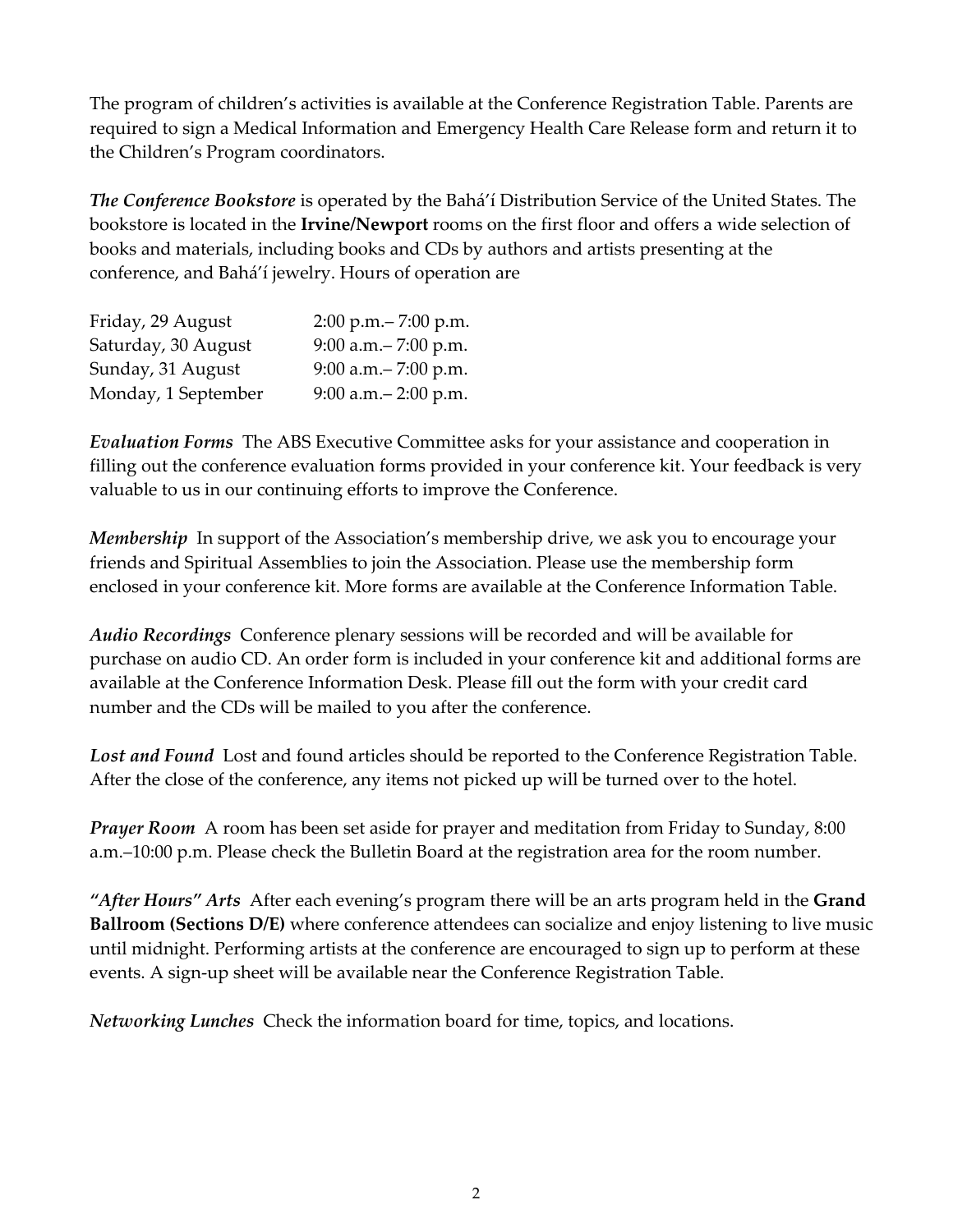# *Friday, 29 August 2008*

# **10:00 a.m. to 5:00 p.m. Special Simultaneous Sessions**

| Salon F/G/H                                     | <b>Special Development Programme for Faculty</b><br>Convener: Association for Bahá'í Studies Executive Committee<br>Chair: MICHAEL KARLBERG                                                                                                                                                                                                                                                                                                                                                                                |
|-------------------------------------------------|----------------------------------------------------------------------------------------------------------------------------------------------------------------------------------------------------------------------------------------------------------------------------------------------------------------------------------------------------------------------------------------------------------------------------------------------------------------------------------------------------------------------------|
| 10:00                                           | Devotions<br>Welcome and Opening Remarks<br><b>Faculty Introductions</b><br>Roundtable Discussion on Mentorship of Students and Young Adults                                                                                                                                                                                                                                                                                                                                                                               |
| $12:00 - 1:30$                                  | Lunch Break                                                                                                                                                                                                                                                                                                                                                                                                                                                                                                                |
| $1:30 - 3:00$<br>$3:00 - 4:00$<br>$4:00 - 5:00$ | Special Session - Details to be Announced<br>Roundtable Discussion on Contributing to Contemporary Thought in Diverse Fields<br>Roundtable Consultation on Expanding the Number, Scope, and Quality of Bahá'í<br>Publications                                                                                                                                                                                                                                                                                              |
| Salon D/E                                       | <b>Collaborative Workshops on Current Issues and Developments</b>                                                                                                                                                                                                                                                                                                                                                                                                                                                          |
| 10:00 - 12:00 Devotions                         | Interactive Workshop: The Bahá'í Writings and Collaboration in Bahá'í Studies<br>Convener: Association for Bahá'í Studies Executive Committee<br>Chair: STEPHEN FRIBERG<br><b>Welcome and Opening Remarks</b><br>Introduction to Text and Interactive Workshop on 'Abdu'l-Bahá's, The Secret of Divine<br>Civilization RON SHIGETA and STEPHEN FRIBERG                                                                                                                                                                     |
| $12:00 - 1:30$                                  | Lunch Break                                                                                                                                                                                                                                                                                                                                                                                                                                                                                                                |
| $1:30 - 3:00$                                   | Issues of Interest to the Bahá'í Community where Bahá'í Studies can have an Impact<br><b>Introduction STEPHEN FRIBERG</b><br>The Social Forces that Create Strong Social Networks on the Web<br>MITRA SOLOMON and MATTHEW WEINBERG<br>The Culture of Science, the Rise of Consultation, and Collective Action<br><b>RON SHIGETA</b><br>The Spiritual Life of North Americans DAVID DIEHL<br>Creating Bonds for a New and Better World: My Family and the Mosaic Program<br><b>ROBERT ROSENFELD</b><br>Workshop Instruction |

3:00 ‐ 3:20 *Break*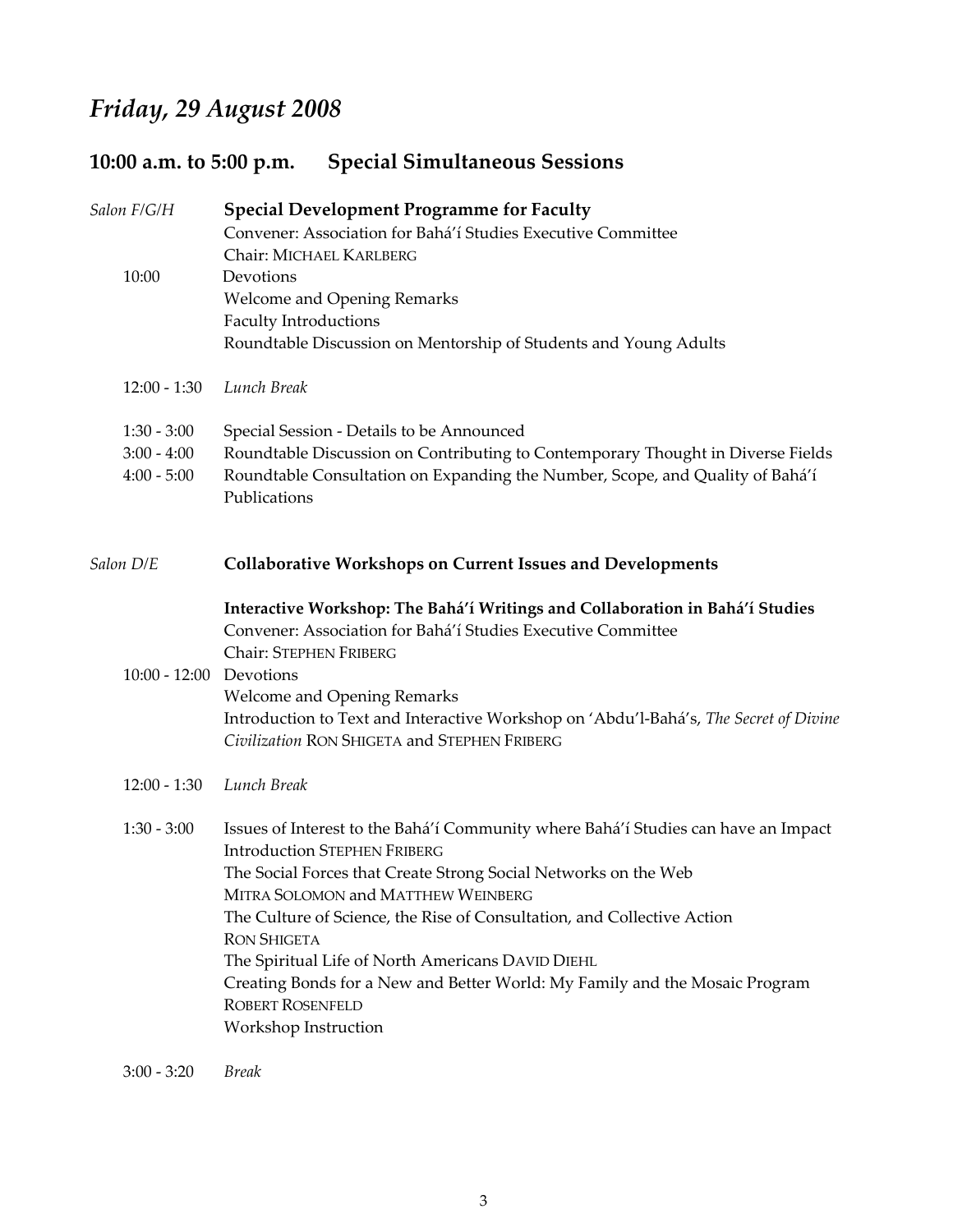| $3:20 - 5:00$  | <b>Collaborative Workshops on Specific Topics</b>                           |
|----------------|-----------------------------------------------------------------------------|
| Salon C        | The Social Forces that Create Strong Social Networks on the Web             |
| Salon A/B      | The Culture of Science, the Rise of Consultation, and Collective Action     |
| Salon D/E      | The Spiritual Life of North Americans                                       |
| Marina del Rey | Creating Bonds for a New and Better World: My Family and the Mosaic Program |
| $5:00 - 7:00$  | Dinner Break                                                                |

*Friday Evening*

| Grand Ballroom |                                                                 |
|----------------|-----------------------------------------------------------------|
| 7:00           | <b>Plenary Session</b>                                          |
|                | Chair: Kim Naqvi                                                |
|                | Devotions                                                       |
|                | Official Conference Welcome                                     |
|                | Learning and the Unfoldment of the Bahá'í Community PAUL LAMPLE |
| Salon D/E      |                                                                 |
| 9:00           | "After Hours" Arts                                              |
|                | Master of Ceremonies TARA ELLIS                                 |

# *Saturday, 30 August 2008*

| <b>Plenary Session</b>                                           |
|------------------------------------------------------------------|
| <b>Devotions</b>                                                 |
| Post-Traumatic Slave Syndrome JOY DEGRUY LEARY                   |
| Creating a Mosaic: A Journey to Social Cohesion ROBERT ROSENFELD |
| $12:00 - 2:00$ Lunch Break                                       |
|                                                                  |

# **2:00 ‐ 5:30 p.m. Simultaneous Breakout Sessions**

| Orchids       | Arts I                                                                           |
|---------------|----------------------------------------------------------------------------------|
|               | <b>Convener: ANNE PERRY</b>                                                      |
| $2:00 - 3:00$ | Religious and Social Forces of Unity/Division in Paintings JALALIYYIH QUINN      |
| $3:15 - 4:15$ | "Out of the Ashes Rises the Phoenix": Precedents and Prospects of Bahá'í artists |
|               | <b>FARSHID SAMANDARI</b>                                                         |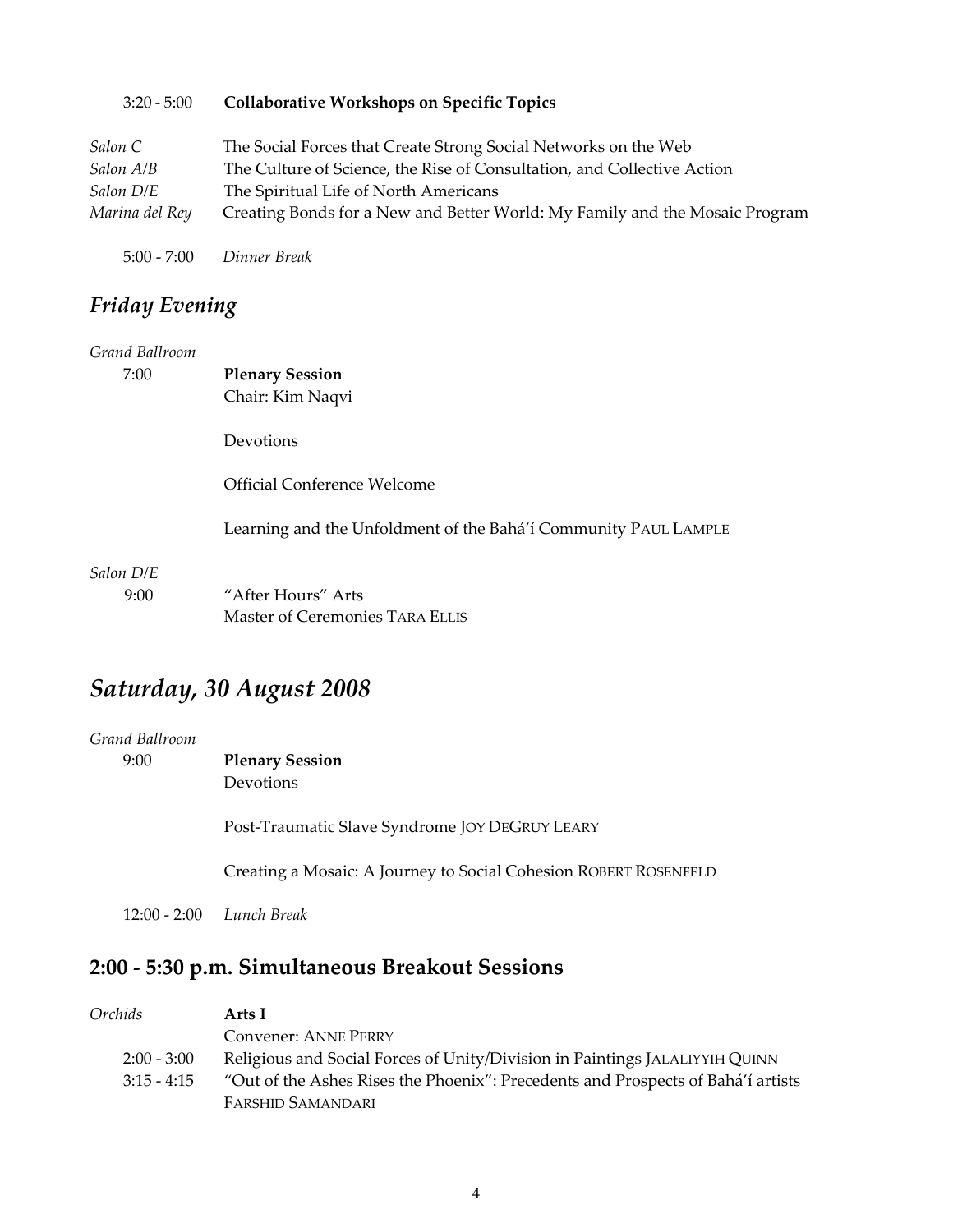| Salon H       | Bahá'í History & Biography I<br><b>Convener: SUSAN MANECK</b>                                                       |
|---------------|---------------------------------------------------------------------------------------------------------------------|
| $2:00 - 3:00$ | Social and Community Cohesion and the Growth of the Bahá'í Faith in the United States<br><b>ROBERT STOCKMAN</b>     |
| $3:15 - 4:15$ | Does It Matter if It Happened? Inspirational Force versus Factual Content in Popular<br>Bahá'í Stories DAVID PIFF   |
| $4:30 - 5:30$ | Holy War and the Message and Life of Bahá'u'lláh DAN ENSLOW                                                         |
| Salon D/E     | <b>Bioethics &amp; Health Sciences</b><br>Convener: ELIZABETH BOWEN                                                 |
| $2:00 - 3:00$ | Challenges of Health for All in the 21st Century ROBERT KIM-FARLEY                                                  |
| $3:15 - 4:15$ | From Autism to Schizophrenia to Alzheimer's: Developing a Bahá'í Approach to                                        |
|               | Disorders of the Mind SAMIR KOIRALA                                                                                 |
| $4:30 - 5:30$ | The Effects of Prayer on Healing and Recovery: A Review of the Literature TAEED<br>QUDDUSI                          |
| Salon A/B     | <b>Family Life and Community Development</b><br>Convener: TBA                                                       |
| $2:00 - 3:00$ | Communicating Trauma to Engender Social Change: How Story-telling Can Change the                                    |
|               | Personal and Social Experience of Domestic Violence                                                                 |
|               | KATHRYN LUCATELLI, JANE TARANEH HELZER and KEMBA MAZLOOMIAN                                                         |
| Salon G       | <b>Gender Equality Studies I</b>                                                                                    |
|               | Convener: ÉLIZABETH WRIGHT                                                                                          |
| $2:00 - 3:00$ | Literary Representations of the Spiritual Dimension to Aging<br>PHYLLIS STERNBERG PERRAKIS                          |
| $3:15 - 4:15$ | Discerning Directions in Bahá'í Women's Scholarship PAULA DREWEK                                                    |
| $4:30 - 5:30$ | Love as Heaven and Hell AUGUSTO LOPEZ-CLAROS                                                                        |
| Orchids       | <b>International Affairs I</b>                                                                                      |
| $4:30 - 5:30$ | Convener: TBA<br>Recently Proposed Models of World Government: Sink or Swim? MONA PARSA                             |
| Salon A/B     | Joint Session: Philosophy I and Science & Religion I                                                                |
|               | <b>Convener: IAN KLUGE</b>                                                                                          |
| $3:15 - 5:30$ | The New Atheism (PANEL)                                                                                             |
|               | A Bahá'í Response to the "New" Atheism MAYA KAATHRYN BOHNHOFF,                                                      |
|               | LUISA PRIDDY and STEPHEN FRIBERG                                                                                    |
|               | The "New Atheism" A Bahá'í Response IAN KLUGE                                                                       |
|               | Addressing Expected Atheist Challenges Against the Bahá'í Perspective on Science and<br>Religion DINESH SINGH       |
| Santa Clara   | Journal of Bahá'í Studies                                                                                           |
| $3:15 - 4:45$ | Journal of Bahá'í Studies - Information Session EDITORIAL COMMITTEE                                                 |
| Salon F       | Psychology                                                                                                          |
|               | Convener: JASON IGHANI                                                                                              |
| $2:00 - 3:00$ | Society in Transition: Reflecting on Identity, Suicide, and Well-being in Aboriginal<br>Populations TARAVAT OSTOVAR |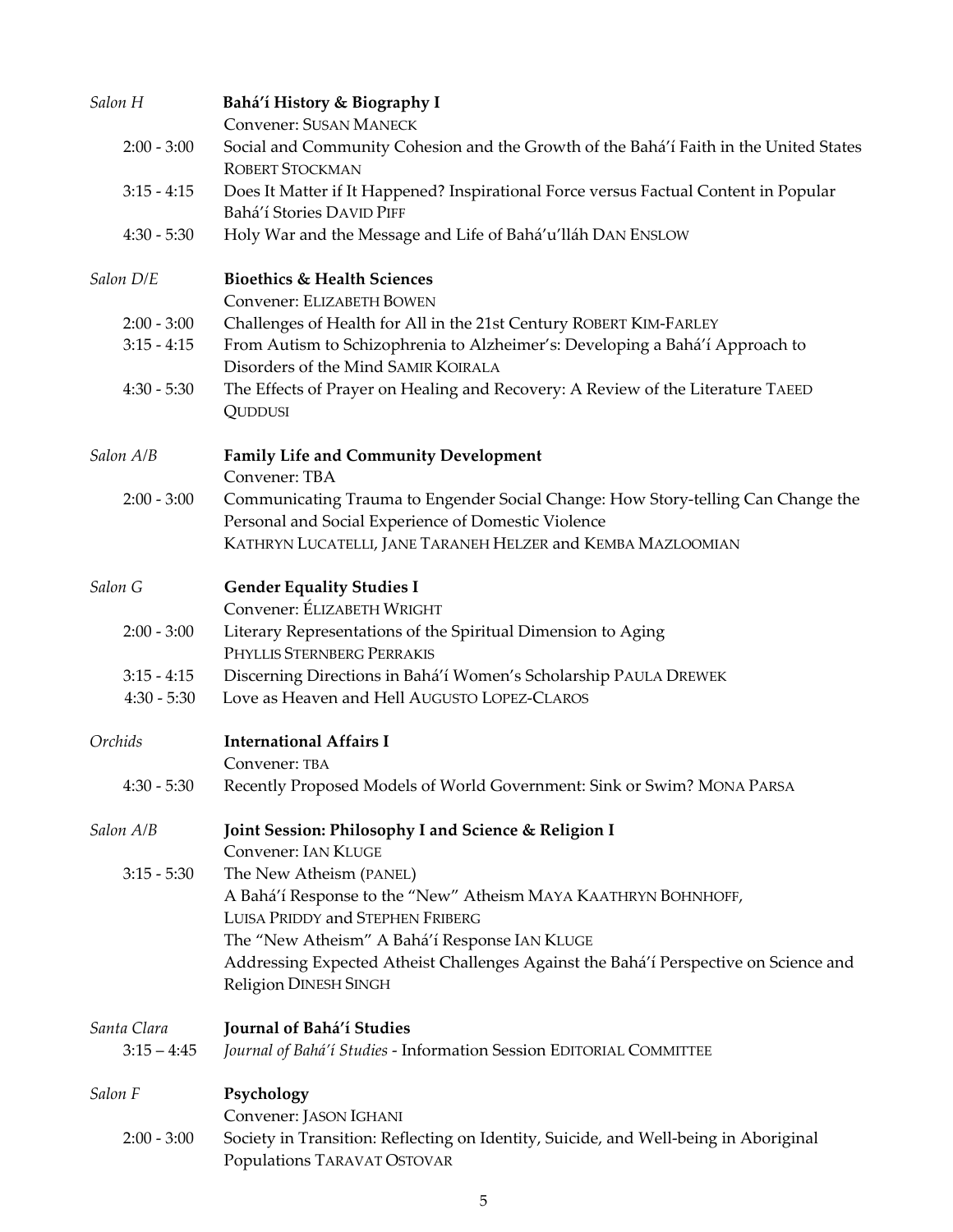| Preventing Family Breakdown: Incorporating Unity into Therapy OMID POUR-AHMADI    |
|-----------------------------------------------------------------------------------|
| Selfless-Awareness Therapy: A God-Centered Approach to Healing and the Release of |
| Human Potential LESLIE ASPLUND and KURT ASPLUND                                   |
| Science and Religion I see Joint Session with Philosophy I                        |
| <b>Science and Religion II</b>                                                    |
| Chair: RON SHIGETA                                                                |
| Introduction to the Bahá'í Faith and the Internet SESSION ORGANISERS              |
| The Bahá'í Web 2.0 - A Social Platform for Development (part 1) PAUL JAVID        |
| <b>Break</b>                                                                      |
| The Bahá'í Web 2.0 - A Social Platform for Development (part 2) PAUL JAVID        |
| The Valley of Search [Engines]: Outwardly-oriented websites (part 1) LEV RICKARDS |
| <b>Break</b>                                                                      |
| The Valley of Search [Engines]: Outwardly-oriented websites (part 2) LEV RICKARDS |
| Science and Religion Business Meeting                                             |
| <b>Study of Religion I</b>                                                        |
| <b>Convener: PETER TERRY</b>                                                      |
| Centuries of Darkness and Light HAROLD ROSEN                                      |
| Intersections of Religion and Culture in the Bahá'í Community: A Case Study       |
| <b>MARIE GERVAIS</b>                                                              |
|                                                                                   |

4:30 - 5:30 The Geography of America's Spiritual Inheritance: Seeking the Personal Soul within the Bahá'í Vision BRAD MILLER

# *Saturday Evening*

| Grand Ballroom |                                                                                  |  |
|----------------|----------------------------------------------------------------------------------|--|
| 7:30           | <b>Plenary Session</b>                                                           |  |
|                | Presentation of Awards for Distinguished Scholarship to SOVAIDA MA'ANI-EWING and |  |
|                | ARIANA SALVO by the Association for Bahá'í Studies Executive Committee           |  |
|                | Art for Social Change - An Evening with the Artists                              |  |
|                | Master of Ceremonies: TBA                                                        |  |
|                | <b>RED GRAMMER Singer/Songwriter</b>                                             |  |
|                | RUTH FORMAN Poet/Author/Spoken Word                                              |  |
|                | <b>BADI Rapper/Songwriter</b>                                                    |  |
|                | JB ECKL & ERIC DOZIER Singer/Songwriter/Performer                                |  |
| Salon D/E      |                                                                                  |  |
| 10:00          | "After Hours" Arts                                                               |  |
|                | Master of Ceremonies BADI                                                        |  |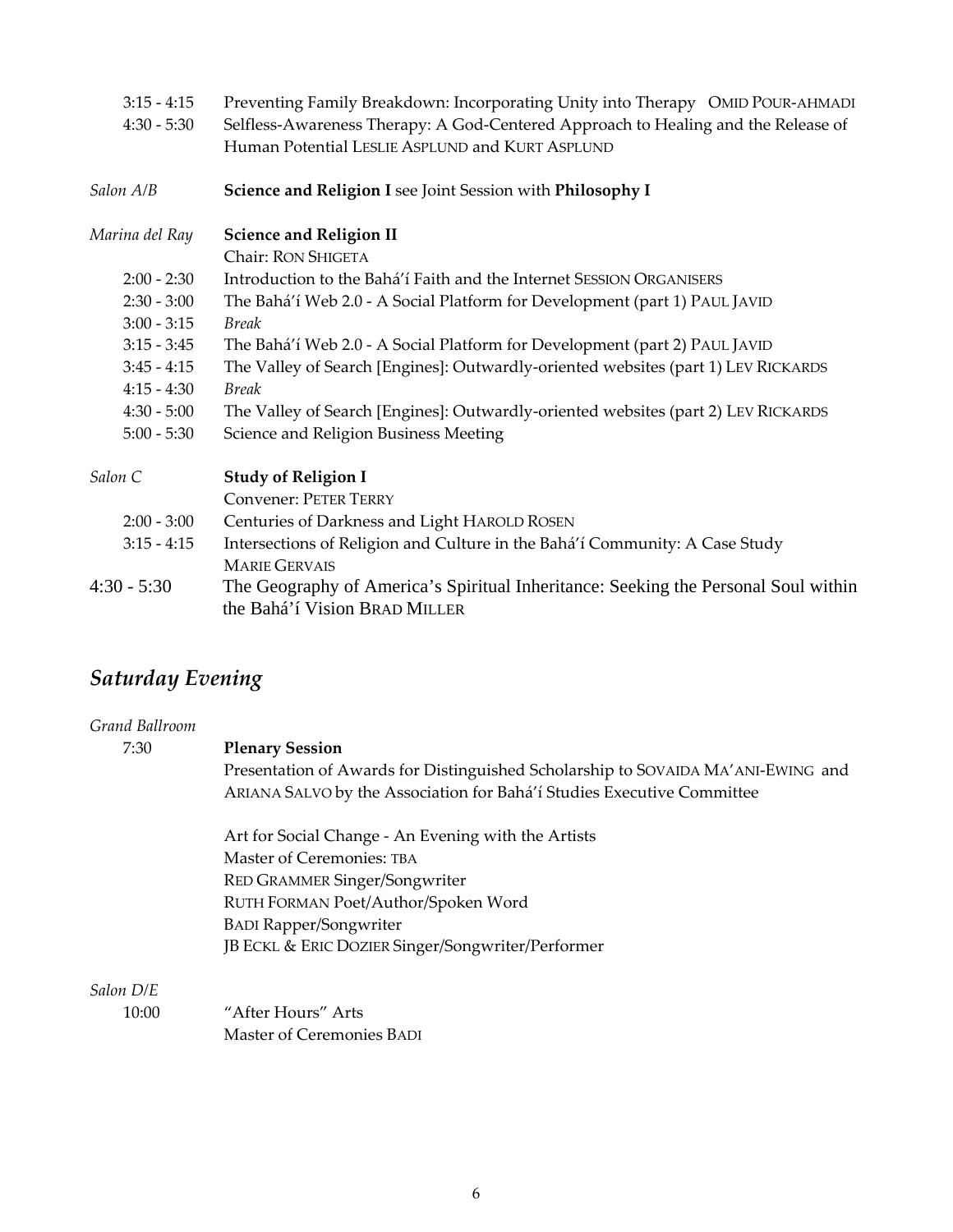# *Sunday, August 31, 2008*

| Grand Ballroom<br>9:00           | <b>Plenary Session</b><br>Devotions                                                                                                                                                                                         |
|----------------------------------|-----------------------------------------------------------------------------------------------------------------------------------------------------------------------------------------------------------------------------|
|                                  | Achieving Reconciliation in a Conflicting World ISMAEL VELASCO                                                                                                                                                              |
|                                  | Little Mosque on the Prairie As An Instrument to Promote Understanding and Social<br><b>Cohesion MARY DARLING and CLARK DONNELLY</b>                                                                                        |
| 12:00                            | Lunch Break                                                                                                                                                                                                                 |
| Marina del Rey<br>$12:45 - 2:15$ | Annual General Meeting of the Association for Bahá'í Studies - North America<br>All are invited to attend, to meet the Executive Committee, and to consult about the activities<br>and future directions of the Association |

# **2:30 ‐ 6:30 p.m. Simultaneous Breakout Sessions**

| Salon G       | <b>Architecture and the Built Environment</b>                                            |
|---------------|------------------------------------------------------------------------------------------|
|               | Convener: BARBARA RUYS for DOUGLAS RAYNOR                                                |
| $2:30 - 3:30$ | The Spiritual Engine Powering Regenerative Design TOM KUBALA                             |
| $3:45 - 4:45$ | Does Beauty Matter in the Built Environment? BARBARA RUYS                                |
| $5:00 - 6:30$ | The Garden of Being and the Eternal Complementation JOHN STEERE, MICHELLE                |
|               | THELEN-STEERE and TIMOTHY KRAFT                                                          |
| Salon D/E     | Arts II                                                                                  |
|               | <b>Convener: ANNE PERRY</b>                                                              |
| $2:30 - 3:30$ | "Heroes of the Dawn," an epic poem based on The Dawn-Breakers BRET BRENEMAN              |
| $3:45 - 4:45$ | Transcending our Condition: Movement and Music as a Cohesive Force Embodying the         |
|               | African Diaspora JANE TARANEH HELZER                                                     |
| Salon H       | Joint Session: Bahá'í History and Biography II and Gender Equality II                    |
|               | Conveners: SUSAN MANECK and ÉLIZABETH WRIGHT                                             |
| $2:30 - 3:30$ | In Search of Martha Root: An American Bahá'í Feminist and Peace Advocate in the          |
|               | Early Twentieth Century JILING YANG                                                      |
| $3:45 - 4:45$ | A Westerner's Pilgrimage to Iran in early 20th Century: Martha Root's Courageous         |
|               | Journey GLORIA YAZDANI SHAHZADEH                                                         |
| $5:00 - 6:00$ | Prophetic Vocation, Poetic Response: A Transnational Genealogy of Iranian Feminisms      |
|               | <b>DAMIEN-ADIA MARASSA</b>                                                               |
| Santa Clara   | Bahá'í Language Educators                                                                |
| $2:30 - 3:30$ | The Evolution of CALL: E-mail Exchange for Motivation and Proficiency Gains              |
|               | <b>SANDRA FOTOS</b>                                                                      |
| $3:45 - 4:45$ | Affective Factors and the Application of Spiritual Principles in Online English Teaching |
|               | DARA GAY SHAW, NAOMI ROEHRER, CILLA DRINKWATER, BOB MCILVRIDE and MAY                    |
|               | ABHAR                                                                                    |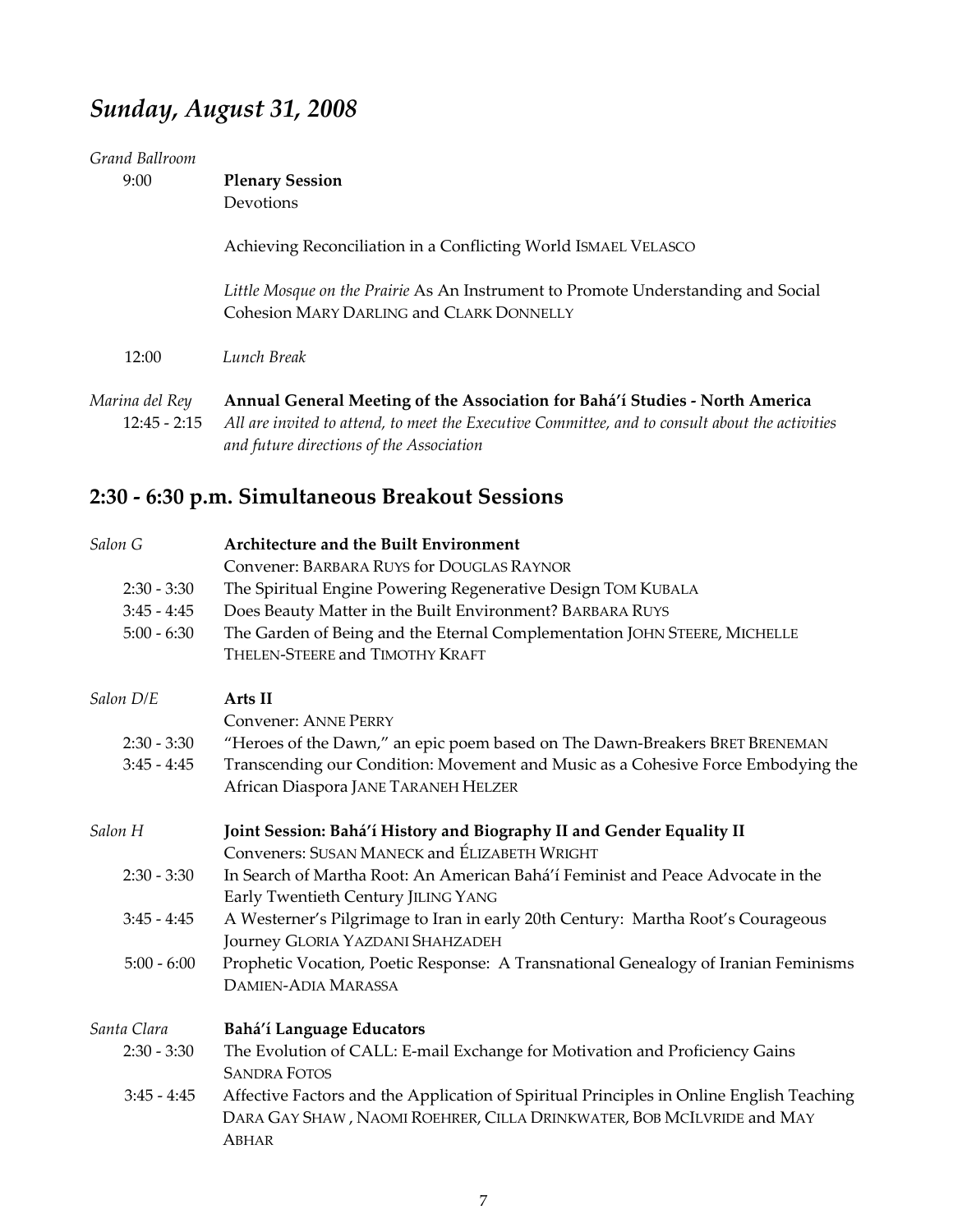| Salon F        | <b>Business, Ethics and Management Science</b><br>Convener: NOUSHA ETEMAD                |
|----------------|------------------------------------------------------------------------------------------|
| $2:30 - 3:30$  |                                                                                          |
|                | Spiritual Capital-A Bahá'í Perspective ALAIN NOGHIU                                      |
| Salon A        | Communication                                                                            |
|                | Convener: AMROLLAH HEMMAT                                                                |
| $2:30 - 3:30$  | A model for individual Bahá'ís to initiate interfaith dialogue and study in major cities |
|                | <b>GITY ETEMAD</b>                                                                       |
| $3:45 - 4:45$  | Art of Bahá'í Translation: The Japanese Case NOZOMU SONDA                                |
| Salon F        | Education                                                                                |
|                | Conveners: KAMILLA BAHBAHANI and MARIE GERVAIS                                           |
| $3:45 - 4:45$  | Divine Revelation as a Valid and Requisite Epistemology in Academic Research             |
|                | <b>VALERIE J DAVIS</b>                                                                   |
| $5:00 - 6:30$  | Forum on Social Integration through Junior Youth and Children's Classes                  |
|                | <b>KAMILLA BAHBAHANI and MARIE GERVAIS</b>                                               |
| Salon H        | Gender Equality II, see joint session with Bahá'í History and Biography II               |
| Orchids        | <b>International Affairs II</b>                                                          |
|                | Convener: TBA                                                                            |
| $2:30 - 3:30$  | Consultation for Social Justice: a Lamp of Guidance amidst Dismal Problems               |
|                | <b>SAHAR SATTARZADEH</b>                                                                 |
| $3:45 - 4:45$  | How We Achieve Social Cohesion by Replacing Expediency in Managing World Affairs with    |
|                | A Principled Approach to Solving Global Problems SOVAIDA MA' ANI-EWING                   |
| $5:00 - 6:30$  | Social and Economic Development: The Experience of the United Nations and Its Sister     |
|                | Agencies NOORA ARFAA, and DESSI DIMITROVA, AUGUSTO LOPEZ-CLAROS, NEYSAN                  |
|                | <b>RASSEKH</b>                                                                           |
| Salon D/E      | <b>Persian Session</b>                                                                   |
| 5:00           | Special talk in Persian SHAFIQEH FATHEAZAM                                               |
| Salon B        | Philosophy II                                                                            |
| $2:30 - 3:30$  | Work and World Evolution; Karl Marx in Bahá'í Perspective WOLFGANG KLEBEL                |
| $3:45 - 4:45$  | Living the Bahá'í Life and Existential Philosophy: A Correlation JACK MCLEAN             |
| $5:00 - 6:00$  | Text, Author, Reader and the Relationship with the Sacred ISCANDER TINTO                 |
| Marina del Rey | <b>Science and Religion III</b>                                                          |
| $2:30 - 3:00$  | A Physical and Mystical View of the Upset in the World's Equilibrium HAROLD JAVID        |
| $3:00 - 3:30$  | Miracles of a Different Kind; Accessible and Predictable, yet Inexplicable               |
|                | SABA MAHANIAN, FAHDAD FANI and FARJAM MAJD                                               |
| $3:30 - 3:45$  | <b>Break</b>                                                                             |
| $3:45 - 4:15$  | Western Civilization's Cartesian-Newtonian Worldview as a Barrier to Social Cohesion     |
|                | <b>JOHN FITZGERALD MEDINA</b>                                                            |
| $4:15 - 4:45$  | Developing "Spiritual DNA" as the Building Block of the New World Order of               |
|                | Bahá'u'lláh RAMIN MODIR MASSIHAI                                                         |
| $4:45 - 5:00$  | <b>Break</b>                                                                             |
| $5:00 - 5:30$  | Is there a Creator? Creation and Evolution ROUHA ROSE                                    |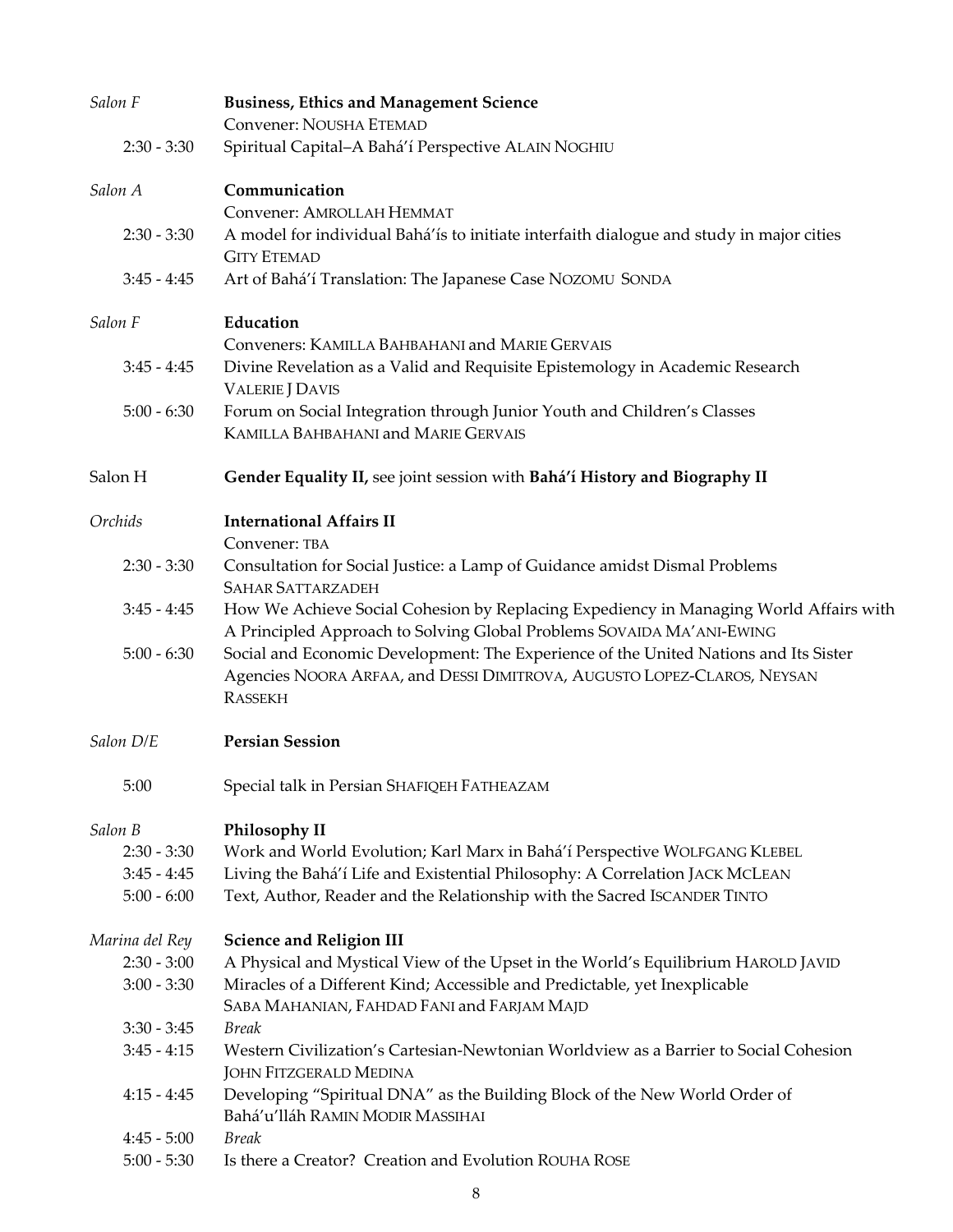| $5:30 - 6:00$  | School of the Earth: Toward a Vibrant Civilization on a Healthy Planet Through<br><b>Practical Education DAVID WELLMAN</b>                                                                                                 |
|----------------|----------------------------------------------------------------------------------------------------------------------------------------------------------------------------------------------------------------------------|
| Salon C        | <b>Study of Religion II</b>                                                                                                                                                                                                |
| $2:30 - 3:30$  | A Theological Analysis of the Biography of the Báb PETER TERRY                                                                                                                                                             |
| $3:45 - 4:45$  | Unity of Religions-Key Aspect of the Lesser Peace BAHMAN NADIMI                                                                                                                                                            |
| $5:00 - 6:00$  | The Development of a New Theory of Knowledge JOBIN ESLAHPAZIR                                                                                                                                                              |
| Salon A        | <b>University Courses</b>                                                                                                                                                                                                  |
|                | Chair: MICHAEL KARLBERG                                                                                                                                                                                                    |
| $5:00 - 6:30$  | Developing Courses on the Bahá'í Faith for Universities and Colleges BRADFORD BAKER,<br>SHAHIN GODDOUSI and SHAMIM AKHAVAN, ELAINE MCCREARY, FARHAD ROHANI and<br>FIROUZ ABBASIAN-ARDESTANI, HAROLD ROSEN, SAHAND VAFADARY |
| $6:30 - 8:00$  | Dinner Break                                                                                                                                                                                                               |
| Marina del Rey | <b>Collaborative Workshops on Current Issues and Developments for 2008-2009</b><br><b>Project Participants</b>                                                                                                             |
| $6:00 - 7:45$  | Follow-up from Friday Sessions - Topical Group Project Announcements TEAM LEADERS                                                                                                                                          |

## *Sunday Evening*

*Grand Ballroom*

8:00 **Plenary Session** Devotions

## **The 26th Hasan M. Balyuzi Memorial Lecture**

 Some Observations on the Scope and Value of Bahá'í Scholarship HOUSHMAND FATHEAZAM

*Salon D/E*

10:00 "After Hours" Arts Masters of Ceremonies TARA ELLIS and BADI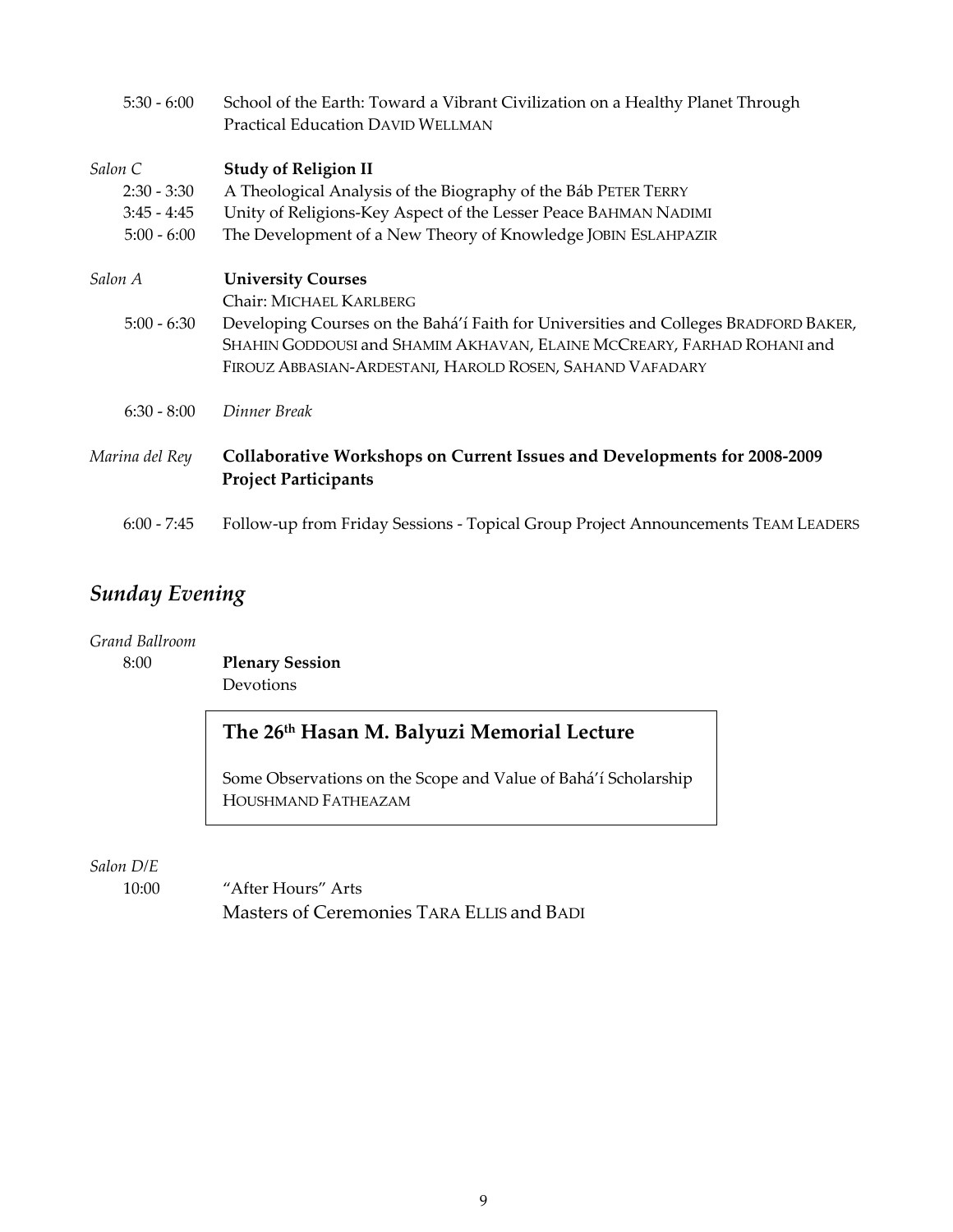## *Monday, September 1, 2008*

#### *Grand Ballroom*

 9:00 **Plenary Session** Devotions

> From Counting to Contributing: Moving from Participation to Partnership in the Advancement of Civilization MOJGAN SAMI

Young Scholars Panel: Scholarship, Practice, and the Five Year Plan NAZANIN ZARGARPOUR (chair), KAMAL SINCLAIR, ASHKAN MONFARED, ERIC HARPER, and JENNY WILSON

Closing musical presentation

Closing remarks: Association for Bahá'í Studies Executive Committee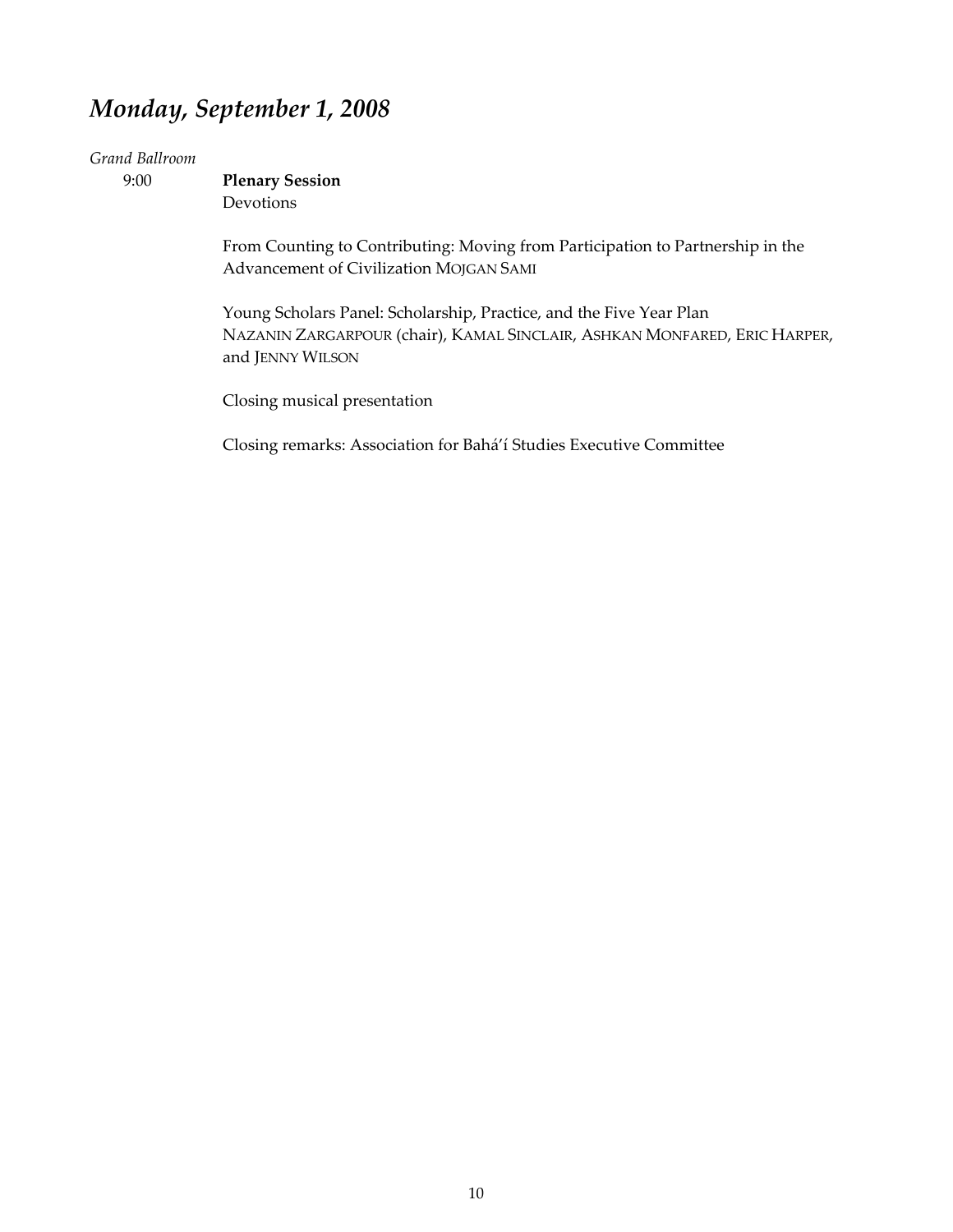## *Abstract and Autobiographical Notes*

## **Firouz Abbasian‐Ardestani** • **Developing Courses on the Bahá'í Faith for Universities and Colleges** (panel)

FIROUZ ABBASIAN is pursuing a Master's in Fine Arts, specializing in Bahá'í Arts. He has been a faculty member at the University of Oklahoma and Pomor State University, Russia since 2002, lecturing on the Bahá'í Faith and humanities in Russia since 2002 and for Bahá'í youth since 1979.

#### **Shamim Akhavan** • **Developing Courses on the Bahá'í Faith for Universities and Colleges** (panel)

#### **Noora Arfaa and Dessi Dimitrova' Augusto Lopez‐Claros and Neysan Rassekh** • **Social and Economic Development: The Experience of the United Nations and Its Sister Agencies** (panel)

Four practitioners of social and economic development with extensive experience in the international institutions of the World Bank, International Monetary Fund, and United Nations examine the assumptions underlying conventional theory, their differences from Bahá'í conceptions of development, and examples of practice in both the Bahá'í community and United Nations contexts. There will be an opportunity to consult about involvement with the United Nations.

NOORA ARFAA currently works at the World Bank on economic development issues for Iran. She previously worked on a number of Bank projects on community development and social cohesion in Sierra Leone and Liberia, and has worked at the United Nations. She holds a Masters degree in international development and an MBA.

## **Leslie Asplund and Kurt Asplund** • **Selfless‐Awareness Therapy: A God‐Centered Approach to Healing and the Release of Human Potential**

Selfless-Awareness Therapy is introduced as a non-traditional approach to psychotherapy that explicitly acknowledges God as the ultimate source of energy and guidance for the healing and development of the human psyche. Drawing from the Bahá'í Writings for its foundation, the model applies concepts and practices from the work of Carl Rogers, Murray Bowen, Ivan Boszormenyi-Nagy, and William Hatcher. It proposes that the way of being of the therapist and the spiritual dimension beyond the bio‐psycho‐social are paramount in the science, art and practice of psychotherapy.

KURT ASPLUND recently graduated from Bastyr University with an MA in Applied Behavioral Science (Emphasis in Systems Counseling). Building on his background in environmental science and life‐long study of the Bahá'í Writings, Kurt has now focused his ecological lens on human psychological systems.

LESLIE ASPLUND, MSW, PhD has worked with the Authenticity Project, the Wilmette Institute and served as Adjunct Faculty at the University of Washington in her more than 20 years of clinical practice. Her special interests are the psychology of spirituality and the arts as a force for human and societal transformation.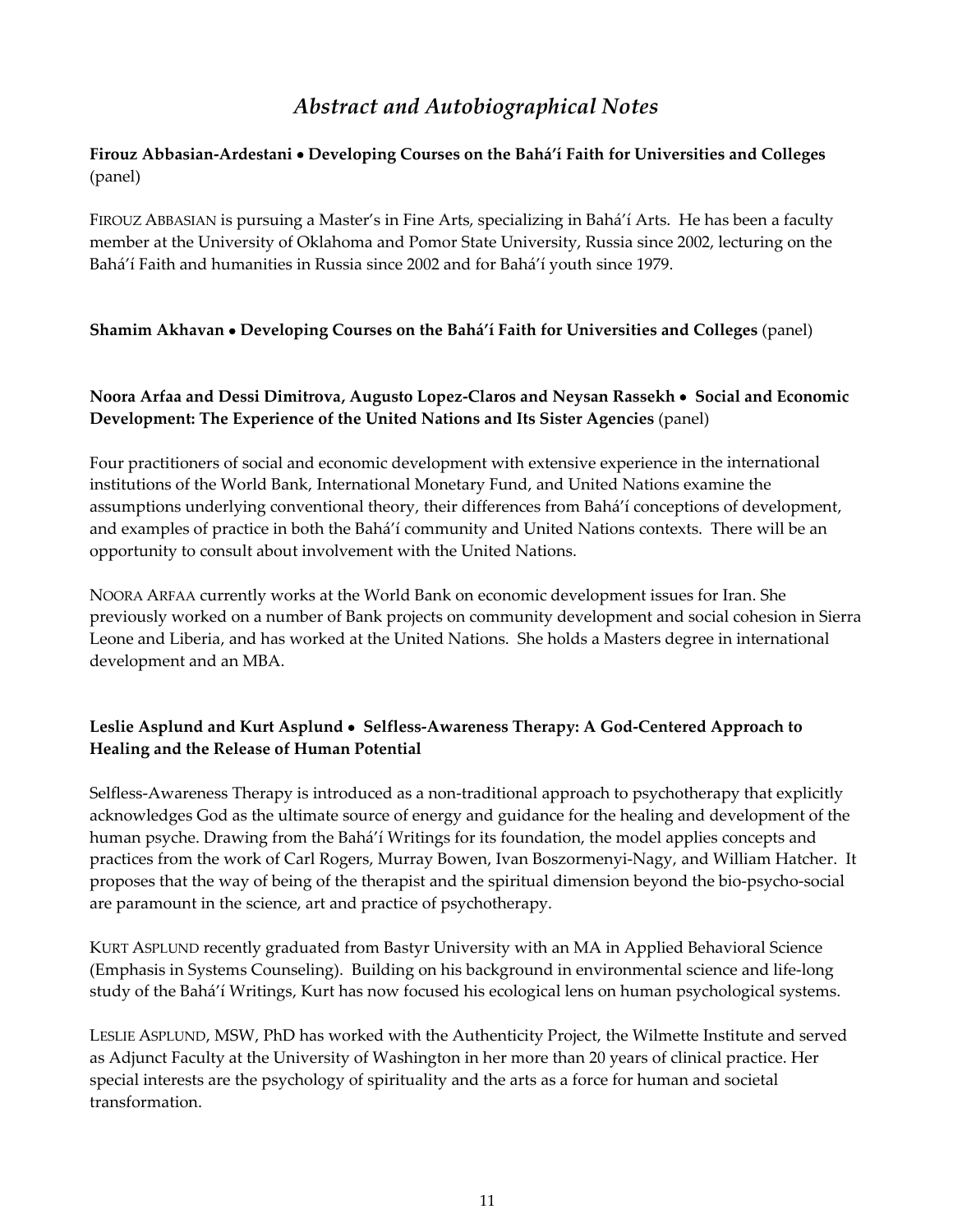## **Kamilla Bahbahani and Marie Gervais** • **Forum on Social Integration through Junior Youth and Children's Classes**

Children's and junior youth classes are key vehicles for social integration, bringing together multiple actors in complex social relationships. They have the potential for sharing, mutual growth, misunderstanding, confusion, or alienation, as the processes of integration unfold. Through their activities, participants learn about the oneness of humanity, unity in diversity and collective action. The forum will present and review case studies. Participants will analyze the case studies in groups, considering the opportunities to move to further stages of growth. Finally' they will discuss how these principles bear on work in their own communities.

KAMILLA BAHBAHANI, PhD, works as a teacher, researcher and writer in the areas of education, geography, global citizenship, environmental issues, and qualitative research. She serves as co-coordinator of the ABS Education Special Interest group.

#### **Bradford Baker** • **Developing Courses on the Bahá'í Faith for Universities and Colleges** (panel)

BRADFORD BAKER is an international development professional and a graduate of the University of Washington (degrees: Human Rights, African Studies, Critical Race Theory) and has developed a working syllabus/curriculum for teaching the faith on college campus titled "A Critical Bahá'í Perspective for Social Transformation."

## **Maya Kaathryn Bohnhoff' Luisa Priddy and Stephen Friberg** • **Panel on the New Atheism: A Bahá'í Response to the "New" Atheism**

Characterizing religion in terms of intolerance, fanaticism and violence, the New Atheist movement has galvanized and transformed the discussion of religion, putting the "battle" between theism and atheism on the world stage and framing it as a war between blind faith and reason, emotion and intellect, and religion and science. If the "new" atheism offers long-established religious traditions a challenge, it offers the Bahá'í community a tremendous opportunity. We explore the New Atheists' critique and look at a range of responses from other thinkers, beginning the process of offering a Bahá'í response that targets its most fundamental assumptions.

MAYA BOHNHOFF is a writer and a long‐time participant in the Silicon Valley technical scene. She is a member of the Science Fiction and Fantasy Writers of America and the Horror Writers Association.

## **Bret Breneman** • *The Dawn‐Breakers* **and Social Cohesion as Conveyed by an Epic Poem Based on the Narrative**

The author of an epic poem based on "The Dawn-Breakers" will read from sections of the book-length poem entitled "Heroes of the Dawn'" discussing the parts they played in the Heroic Age of the Bahá'í Faith and the rhymed version's derivation from Nabíl's immortal chronicle. The presentation would attempt to show the dramatic interplay of opposing forces involved in the "dual process" of break‐down and build‐up that characterizes our era.

BRET BRENEMAN grew up in Hawaii, received degrees in American and English literature from Stanford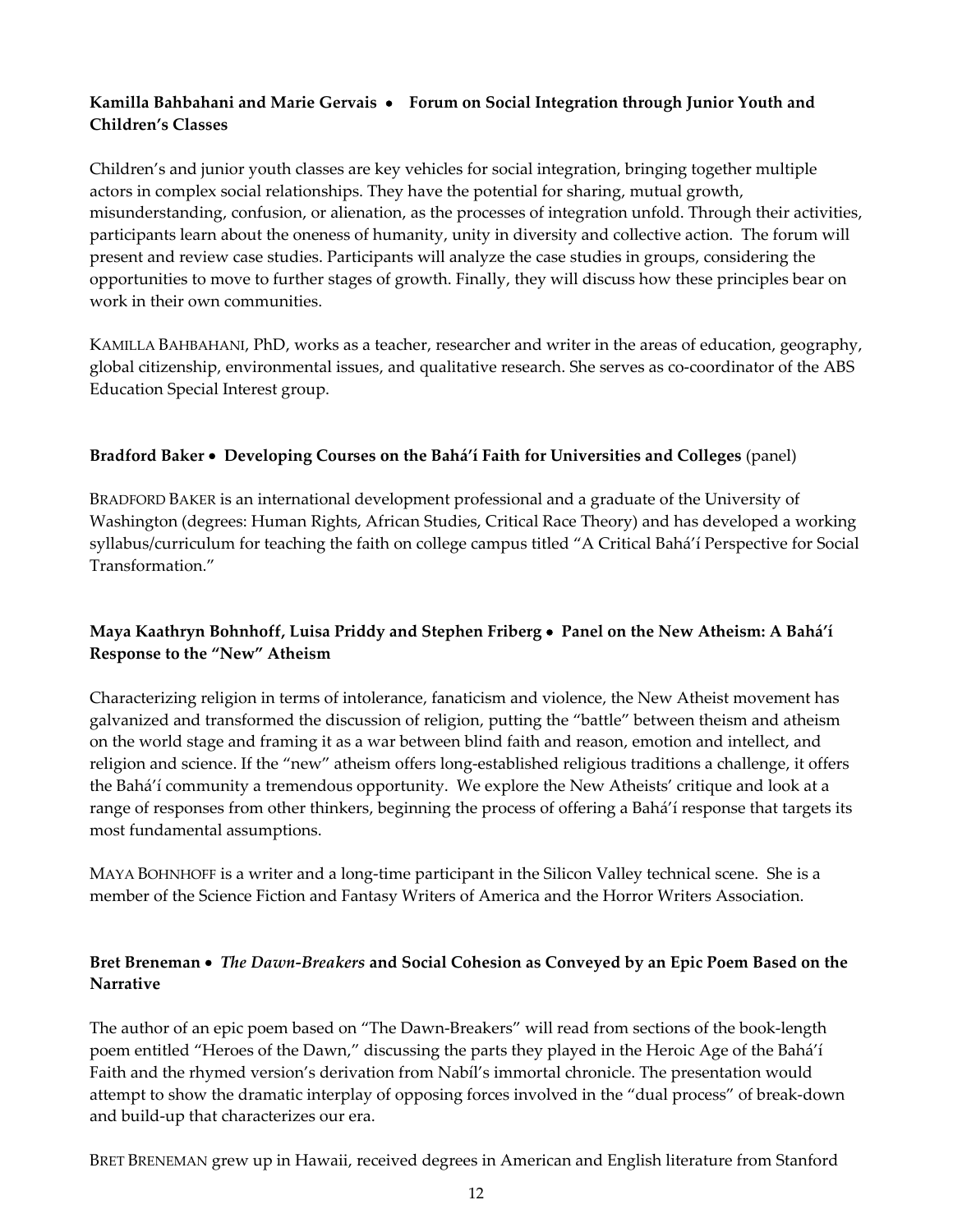and the University of Sussex, has taught English on all levels in several countries, and is currently an adjunct professor at a community college. He has published poems, a children's book and some articles.

## **Mary Darling and Clark Donnelly** • *Little Mosque on the Prairie* **as an Instrument to Promote Understanding and Social Cohesion.**

The executives in charge of *Little Mosque on the Prairie* will discuss the learning they have acquired in making this break-out comedy, now seen in eighty countries around the world. Undertaken as a response to the Guardian's instruction to the western believers to "establish the truth of Islam in the West'" *Little Mosque* has challenged the production team both creatively and logistically. The presenters will discuss their efforts to maintain a sense of reverence in the midst of the irreverence upon which much comedy relies. They will also discuss how Bahá'í principles have informed the process of making the series.

MARY DARLING, as Westwind's CEO, is responsible for its overall vision and creative direction. She is the recipient of the International Achievement Award for Excellence & Innovation, and the Common Ground Award for Conflict Resolution & Building Understanding. Mary has served the Faith for over 25 years including as program coordinator of Louhelen Bahá'í School.

## **Valerie J Davis** • **Divine Revelation as a Valid and Requisite Epistemology in Academic Research**

This interactive seminar will consider how the epistemological crisis in academia presents an opening for the reintroduction and re‐establishment of Divine Revelation as a valid epistemology in research. It is the presenter's contention that Divine Revelation will become a requisite source in the generation of new knowledge. The presentation will assert that this crisis is no accident, and represents an outcome of the disruptive forces revealed by the Guardian. We will explore the opportunity to respond to the parallel integration process he also disclosed. A potential model for integrated research methodologies will be considered.

VALERIE J. DAVIS is completing her PhD in Human and Organization Development. She is a respected consultant who specializes in working with senior level executives and supporting change through leadership development and executive coaching. A quarter century of executive experience in global organizations has influenced her perspective on leadership challenges.

#### **Joy DeGruy‐Leary** • **Post Traumatic Slave Syndrome**

The Theory of Post Traumatic Slave Syndrome suggest that centuries of slavery followed by systemic racism and oppression have resulted in multigenerational adaptive behaviors, some of which have been positive and reflective of resilience, and others that are detrimental and destructive. Dr. Leary presents facts, statistics and documents that illustrate how varying levels of both clinically induced and socially learned residual stress related issues were passed along through generations as a result of slavery.

JOY DEGRUY LEARY holds a Bachelor of Science degree in communications, a master's degree in social work, a master's degree in psychology, and a PhD in social work research. She is an assistant professor at Portland State University.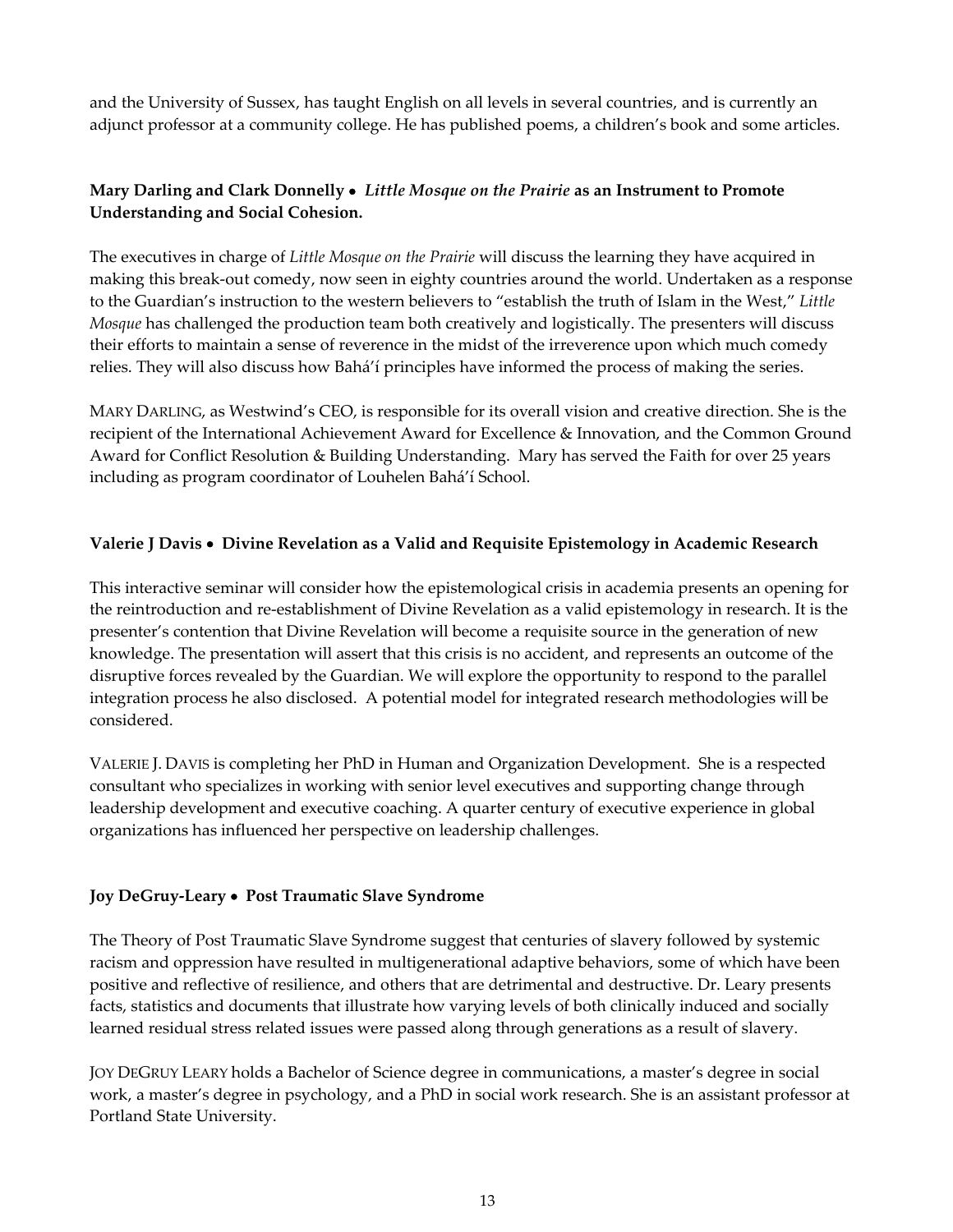## **Dessi Demitrova** • **Social and Economic Development: The Experience of the United Nations and Its Sister Agencies** (see Arfaa for abstract)

DESSI DIMITROVA works in health economics and financing. Her background is in management consulting with McKinsey and Dalberg and in economic development with the World Bank and the International Finance Corporation. She holds a MPA from Princeton University, BA Bowdoin College and Business a Certificate from Dartmouth College.

## **Clark Donnelly** • *Little Mosque on the Prairie* **as an Instrument to Promote Understanding and Social Cohesion** (see Darling for abstract)

CLARK DONNELLY, co‐founder and President, WestWind Pictures, is intimately involved in the creative development and production of all its work, including comedies, lifestyle and reality programs, and documentary films. A Bahá'í since 1982, Clark has served in a variety of ways including as Auxiliary Board Member from 1993 to 1998.

## **Paula A. Drewek** • **Discerning Directions in Bahá'í Women's Scholarship**

This presentation's purpose is to identify directions in Bahá'í women's scholarship based upon examination of articles in Bahá'í journals from the late 1930s to the present. Progress towards new models of scholarship needs to include greater numbers of women scholars as well as new approaches to scholarship if such progress is to advance. Several characteristics of Bahá'í women's scholarship will be identified and illustrated by examining women's contributions in issues of *World Order*' *The Bahá'í World*' sponsored journals of the Association for Bahá'í Studies and other sources to both track changes and indicate new directions.

PAULA DREWEK, PhD is a retired professor of Humanities at Macomb Community College in Warren, Michigan where she taught courses in arts and ideas and comparative religion. Recent community contributions have focused on interfaith initiatives and dialogue in several venues.

## **Cilla Drinkwater** • **Affective Factors and the Application of Spiritual Principles in Online English Teaching** (see Shaw for abstract)

CILLA DRINKWATER is a copy writer and marketing specialist. She has worked as a writing tutor and instructor at the university level. She has tutored for several Bahá'í Institute for Higher Education English as a Foreign Language (EFL) courses.

#### **Dan Enslow** • **Holy War and the Message and Life of Bahá'u'lláh**

Due to the needs of defending Medina, both the Qur'an and the life of Muhammad increasingly inspire a strong warrior tradition. Bahá'u'lláh's 'Akká statements regarding abolishing holy war, and His ability to overcome all suffering, demonstrates a dramatic shift in social policy. As we consciously make this shift, and better understand Bahá'u'lláh's authority, a powerful process is set in motion to "beat swords into plowshares" in the realm of the human spirit. This session will compare Islamic and Bahá'í Teachings on war and the lives of these two Messengers to highlight the energy that is released by these changes.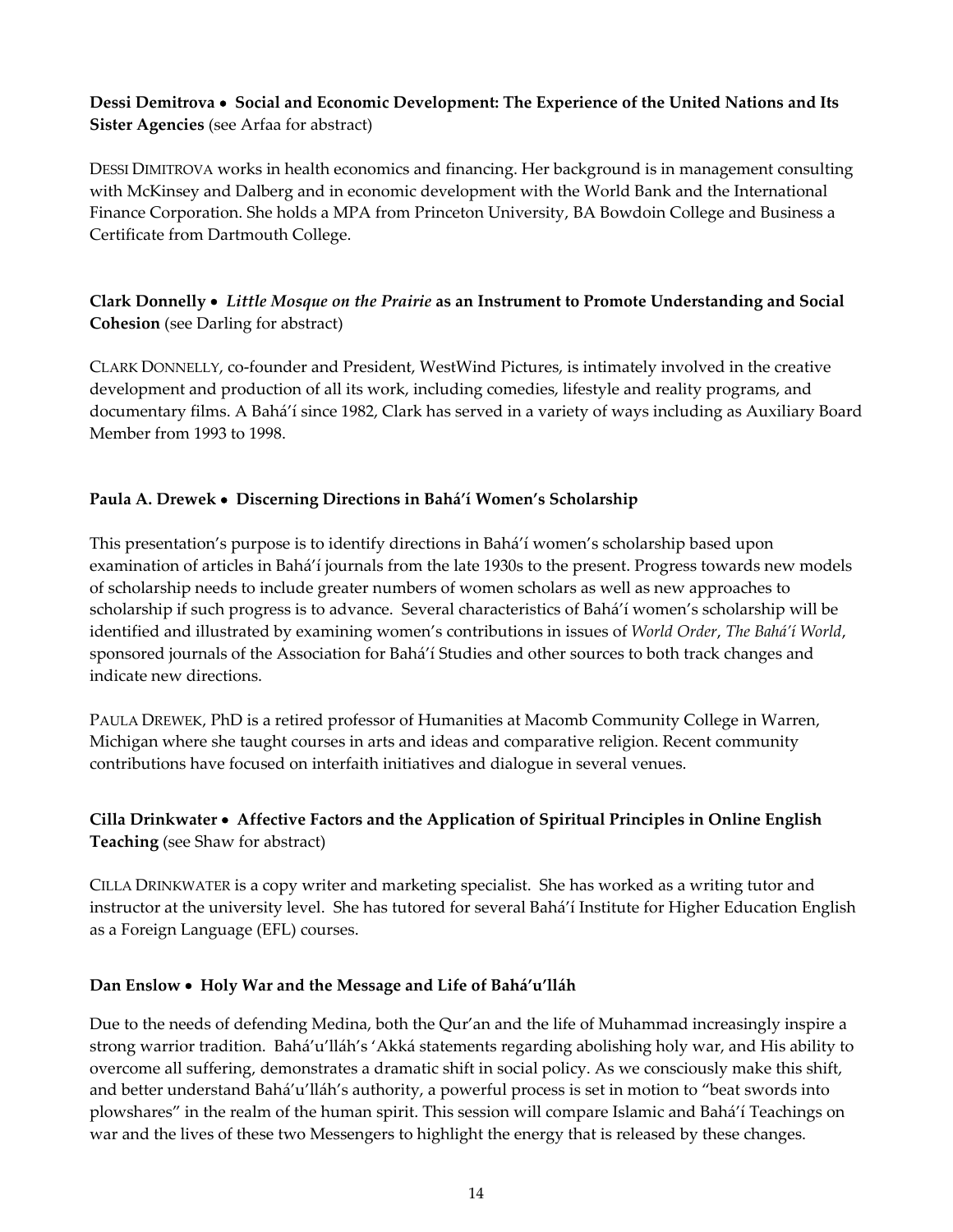DAN ENSLOW has been studying Islam since 2001, while also attending two International InterFaith Conferences on "Peaceful Management of Changing Demographics" (Manrisa, Spain) and "Religion and Peace - Best Practices" (Amritsar, India), both sponsored by Parliament of World Religion's Golden Institute.

## **Jobin Eslahpazir** • **Developing a New Theory of Knowledge**

Knowing about the "other" is a major issue confronting humanity in recent times. The Bahá'í Faith offers a new way of knowledge about others by recognizing the divine essence of every human being. This "essential recognition" takes the place of the current method of knowing each other based on "fact‐based knowledge". Our approach will allow the demonstration of the realistic and pragmatic feature of religion faced with the utopian visions of different materialistic views. As a result it will constitute a new theory of knowledge based on the ideals of the Bahá'í Faith.

JOBIN ESLAHPAZIR has a master's degree and a PhD in immunology and a master's degree in history. He is pursuing a PhD in the Science of Religion at the University of Montreal on "The reaction of the Bahá'í community of France in the face of the persecution of the Bahá'ís of Iran".

## **Gity Banan‐Etemad** • **A Model for Individual Bahá'ís to Initiate Interfaith Dialogue and Study in Major Cities to Reach Prominent People**

This session presents a model for individual Bahá'ís to initiate interfaith dialogue and study in large cities, in order to become visible in major metropolitan areas of the US and to access contact with people of capacity and religious leaders. This model will help the Bahá'ís to be recognized and the Bahá'í Faith to be numbered as one of the major independent religions.

GITY BANAN-ETEMAD, professor of pediatrics, Temple University School of Medicine, has been a visiting professor to Albania, Bulgaria, Kosovo, Mongolia and China and an international traveler and speaker. She is a board member of Health for Humanity and the Interfaith Center of greater Philadelphia, and served on several Spiritual Assemblies.

## **Fahdad Fani** • **Miracles of a Different Kind; Accessible and Predictable' yet Inexplicable** (see Mahanian for abstract)

FAHDAD FANI has graduated from University of Washington and has a keen interest in the study of intuition and the mind.

#### **Houshmand Fatheazam** • **Some Observations on the Scope and Value of Bahá'í Scholarship**

HOUSHMAND FATHEAZAM is from a Bahá'í family whose history dates to the Bábí era. He pioneered to Iraq in 1942, then studied literature in Tehran. He pioneered to India in 1952, serving as National Spiritual Assembly secretary from 1955 until elected to the Universal House of Justice in 1963, where he served until 2003. He has published several articles and a volume of poems.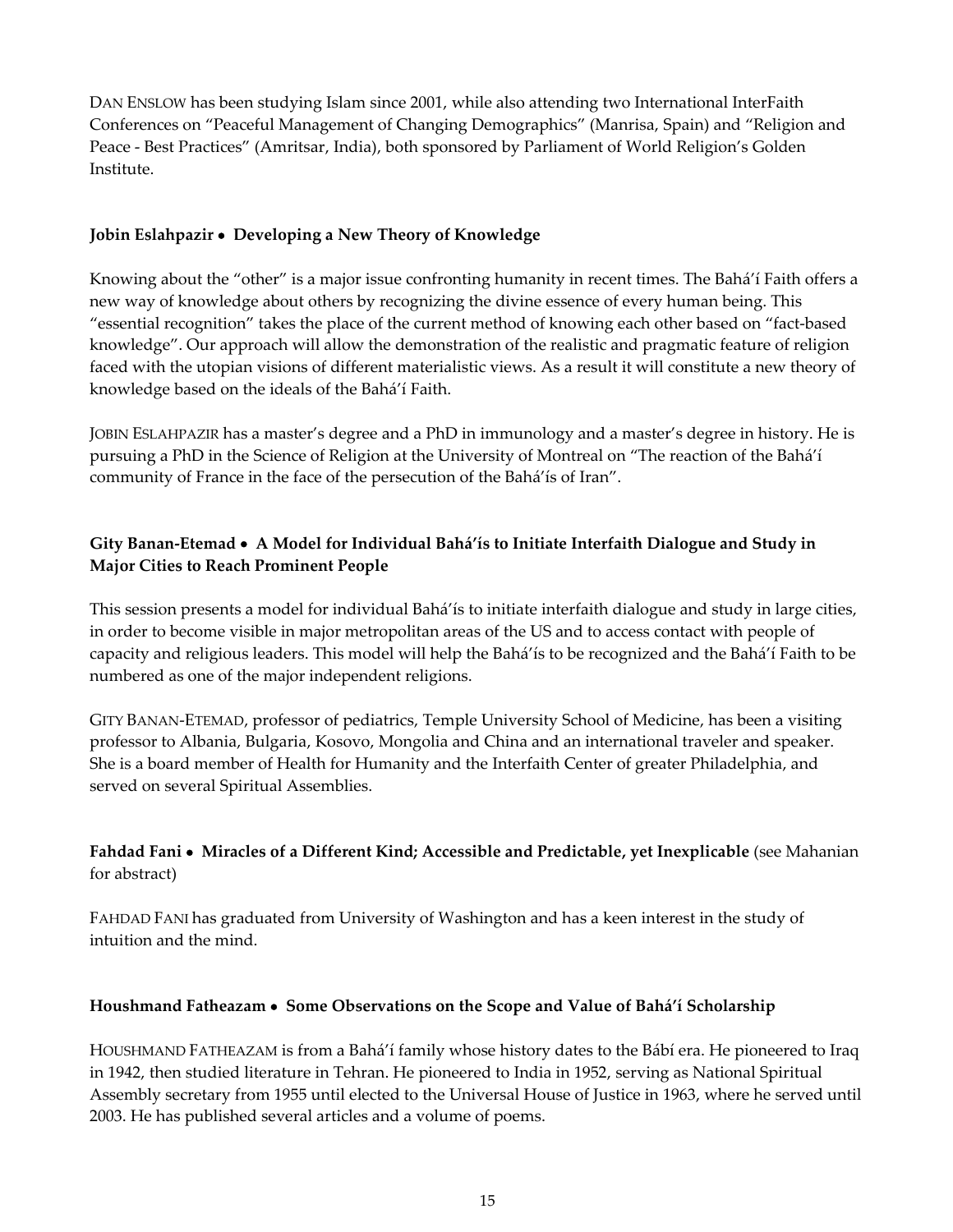## **Stephen Friberg** • **Panel on the New Atheism: A Bahá'í Response to the "New" Atheism** (see Bohnhoff for abstract)

STEPHEN FRIBERG is a physicist interested in science and religion. A long time member of the ABS Science and Religion Special Interest Group, he currently serves on the Association's executive committee.

### **Sandra Fotos** • **The Evolution of CALL: E‐mail Exchange for Motivation and Proficiency Gains**

This talk presents an overview of computer assisted language learning (CALL) and discusses the history of computers, suggesting that they have enabled a major paradigm shift following Shoghi Effendi's comment on Developing technology enabling instant communication. The main types of CALL used in language classes will be discussed, including the pros and cons of distance learning, since a number of Bahá'í educational programs use this mode of instruction. Finally, research is presented on the effectiveness of e‐mail exchange for promoting learner proficiency and autonomy.

SANDRA FOTOS, EdD, Professor of English, Senshu University, Tokyo, Japan, is secretary of ABS-Japan. Her research interests include bilingualism, the effects of formal instruction on language learning, and computer assisted language learning. She has published in numerous professional journals, written a number of books and contributed chapters to edited collections.

## **Marie Gervais** • **Forum on Social Integration through Junior Youth and Children's Classes** (see Bahbahani for abstract)

## **Marie Gervais** • **Intersections of Religion and Culture in the Bahá'í Community: a Case Study**

How have the principles of the Bahá'í Faith effected cultural change? Can Bahá'ís build a world community without succumbing to influences of colonialism, sexism, ethnic dominance and racism? In what ways can Bahá'í culture be perceived to emerge from front-line work with a suffering and beleaguered humanity? This presentation addresses these questions through community-member observations of cultural change indicators in several Bahá'í communities. Attempts to implement guidance and individual descriptions of barriers and successes will be examined in the light of progress towards the Universal House of Justice's vision of a culture of change, learning and encouragement.

MARIE GERVAIS, PhD is Educational Coordinator for the Northern Alberta Alliance on Race Relations (NAARR), responsible for professional development in education, human services and the corporate sector. She has presented and published in a variety of fields including peace education, workplace diversity, culture and professional practice, and religion in multiculturalism.

#### **Shahin Goddousi** • **Developing Courses on the Bahá'í Faith for Universities and Colleges** (panel)

#### **Eric Harper** • **Young Scholars Panel: Scholarship, Practice, and the Five Year Plan**

ERIC HARPER, winner of the Yamaha Young Performing Artist Award, lead singer and guitarist of the flamenco-rock band MimosA, began his education at the Conservatory in Braga, Portugal, and graduated Magna Cum Laude from Boston's Berklee College of Music. He lives in Los Angeles, working as a songwriter and composer.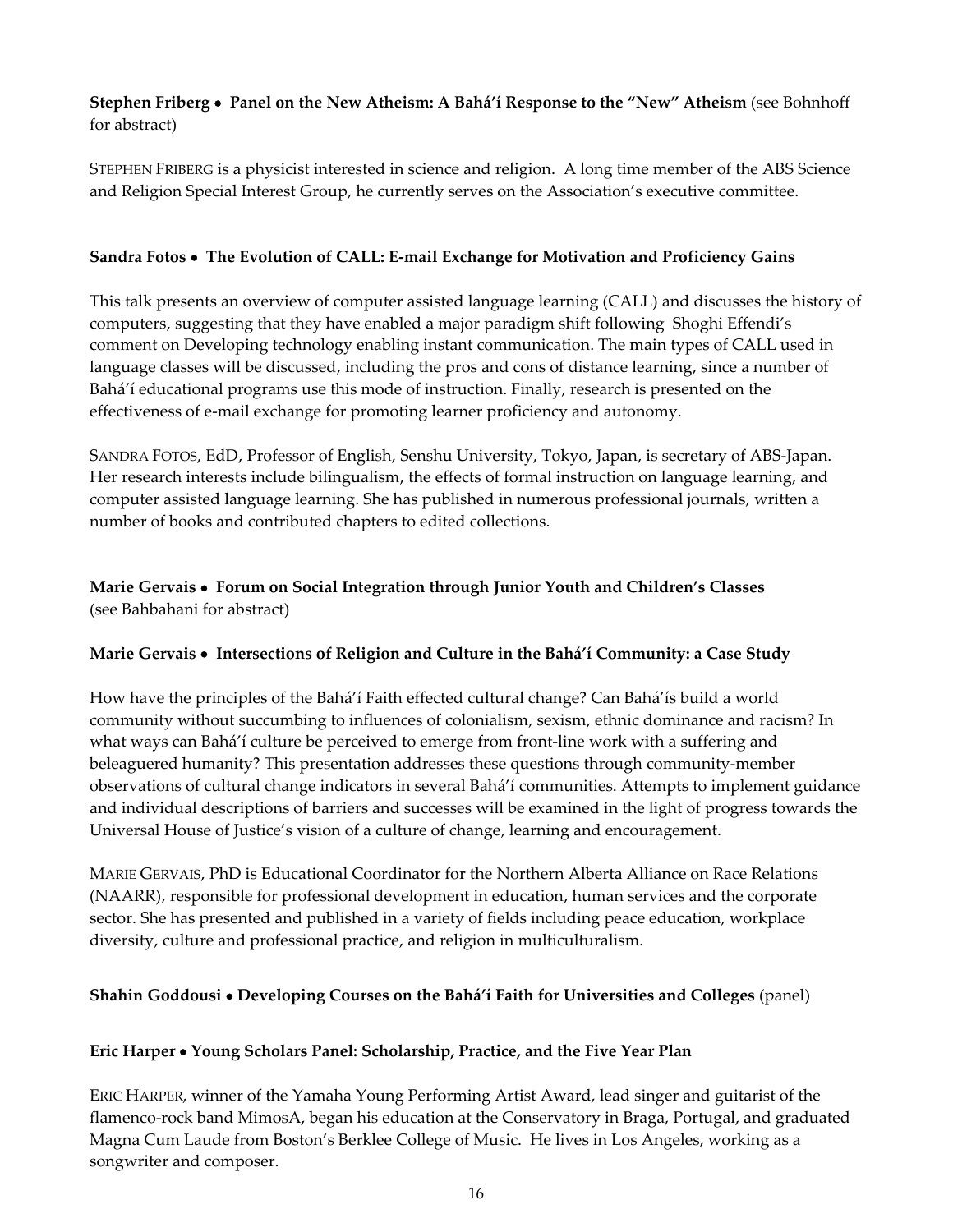**Jane Taraneh Helzer** • **Communicating Trauma to Engender Social Change: How Story‐telling Can Change the Personal and Social Experience of Domestic Violence** (see Lucatelli for abstract)

## **Jane Taraneh Helzer** • **Transcending Our Condition: Movement and Music as a Cohesive Force Embodying the African Diaspora**

This presentation will attempt to demonstrate the way in which the modalities of dance and music were used to create social cohesion amongst members of the African Diaspora both during and after the middle passage. Through both movement pieces and spoken word tracing an African‐American woman's journey from deprecation to transcendence – the language of the body will be examined, in order, to provide a new paradigm with which to experience movement as a tool for transcending the fears and beliefs that continue to hold communities captive of deeply ingrained racial and gender constructs.

JANE TARANEH HELZER holds a Bachelor's degree in Interdisciplinary Arts from the University of Michigan. She is a principal dancer in the Ninki Nanka Drum and Dance Collective. As both a visual and somatic artist, she facilitates workshops focused on healing through the arts.

## **Harold Javid** • **A Physical and Mystical View of the Upset in the World's Equilibrium**

In this presentation, the mathematical definition of an equilibrium combined with a story for the *Mathnaví* of Rúmí brings a colorful new look at the implications of Bahá'u'lláh's statement, "The world's equilibrium hath been upset through the vibrating influence of this most great, this new World Order."

HAROLD JAVID received his PhD in Electrical Engineering from the University of Illinois, Urbana Champaign. His research was focused on modeling, control and optimization of dynamic systems. He is presently Director of Education Research Programs at Microsoft Research in Redmond, WA.

#### **Paul Javid** • **The Bahá'í Web 2.0 – a Social Platform for Development**

In this presentation the speaker will contrast traditional models of development which rely on top-down, one‐size‐fits‐all approaches with efforts taken by Bahá'ís throughout the world to create "The Bahá'í Web 2.0 for Development"' a social platform and network that encourages grassroots contributors to determine the needs of their own local communities, and design locally-relevant solutions to those problems. Drawing upon his years of experience working in the field of development in India, the speaker will provide various social and economic development "scenarios" and with audience participation, outline why worldwide solutions require a marriage between scientific methodology and religious understanding.

PAUL JAVID is an MPH and an MBA graduate student at the University of California, Berkeley. Previously, Paul spent two years as a Researcher at Microsoft Research in India investigating the role of technology in development and piloting education and healthcare initiatives for the poor in India.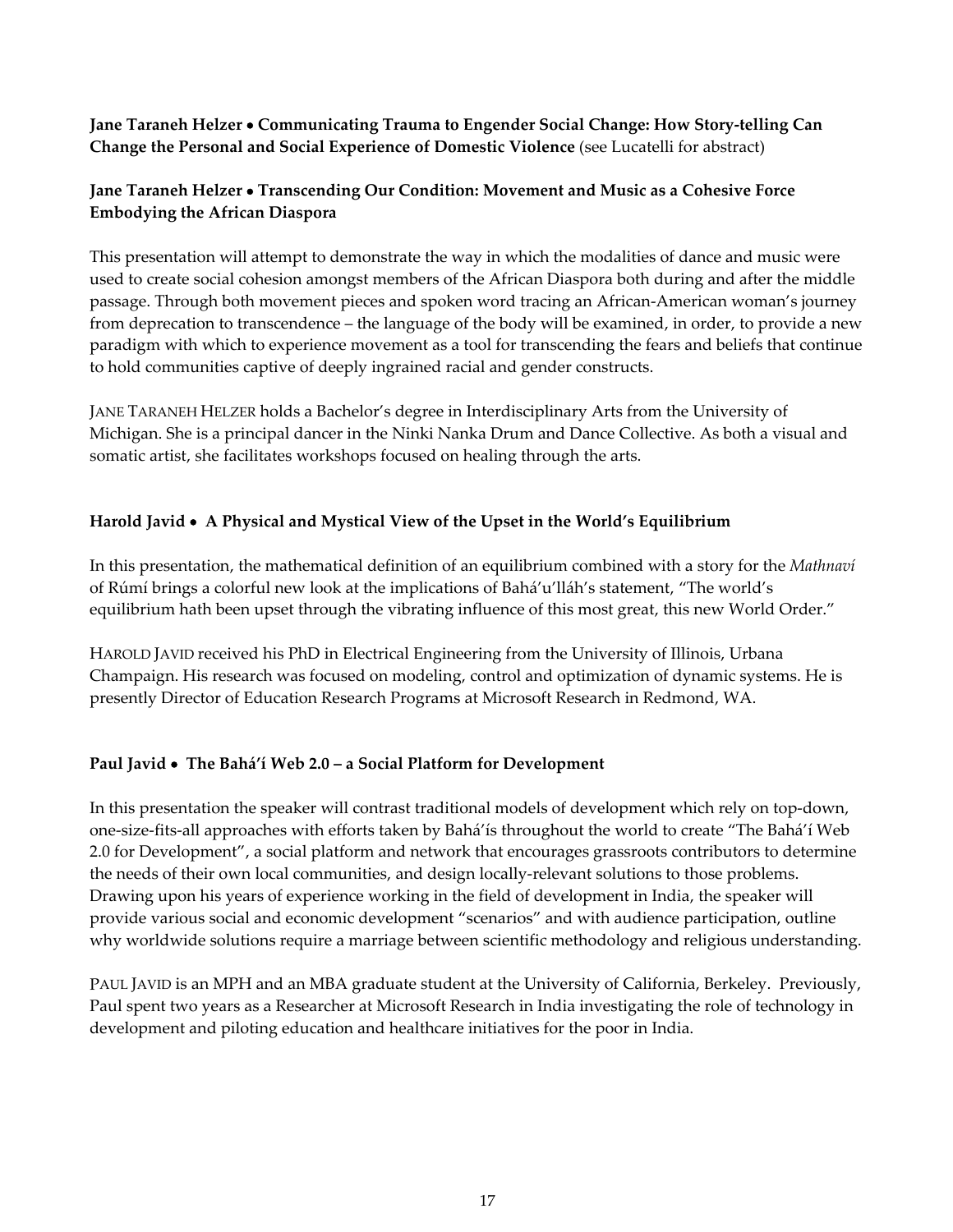## **Michael Karlberg** • **Special Development Programme for Faculty**

MICHAEL KARLBERG is an Associate Professor of Communication at Western Washington University and a member of the ABS Executive Committee. He has published various journal articles, and a book entitled *Beyond the Culture of Contest* (George Ronald, 2004), that explore contemporary social issues from a Bahá'í perspective.

### **Robert Kim‐Farley** • **Challenges of Health for All in the 21st Century**

We stand at the threshold of a new era of challenges to global health confronting new diseases in a world where borders and geographic distances are increasingly irrelevant to the patterns of disease in our global village. Yet we also continue to fight many of those old diseases that are learning new tricks to foil our attempts to combat them. Our challenge is not only to address the assaults of the disease-producing microbes around us, but also to recognize that many of the causes of our ill health are increasingly related to our lifestyles and man‐made changes in our environment.

ROBERT KIM-FARLEY, MD, MPH serves as the Director, Communicable Disease Control and Prevention, Los Angeles County Public Health, and as a Professor in the Departments of Epidemiology and Community Health Sciences at the School of Public Health at the University of California at Los Angeles.

## **Wolfgang Klebel** • **Work and World Evolution; Karl Marx in Bahá'í Perspective**

Karl Marx's social critique was based on the exploitation of human labor and alienation by religion. The philosophy of Marx's ideas is analyzed and found to not follow his own dialectic. Marx's postulatory atheism is a-historic, messianic and illogical. A true synthesis is found in the principles of the Bahá'í Faith, about work, unity, progress and evolution. Marx's contribution to the history of religion is the negation of a misunderstood religion, but his criticism, continued beyond his own thoughts towards a higher form of religion, is presented in the Bahá'í Faith.

WOLFGANG KLEBEL, born in Vienna, entered a religious order in 1954, studied Catholic Theology in Rome and Innsbruck, immigrated to the US, received a PhD from Fuller Graduate School of Psychology, then practised privately and for the California prison system. A Bahá'í since 1994, he has presented at several Irfán Colloquia.

#### **Ian Kluge** • **Panel on the New Atheism: A Bahá'í Response**

This paper examines and critiques the ontological, epistemological and ethical premises on which "new atheist" authors like Dawkins, Hitchens, Harris and Dennett build their arguments against religion. It explores questions they raise about the nature and purpose of religion, the limitations of science, the various forms of rationalism and the meaning and role of faith. The paper shows how the Bahá'í Writings provide viable and rational replies to the "new atheist" attack.

IAN KLUGE is a poet, playwright and independent philosophical scholar from Prince George, British Columbia. He has published numerous long articles on philosophical aspects of the Bahá'í Writings, and two books on the philosophical poetry of Conrad Aiken. His plays have appeared in Vancouver, among other cities.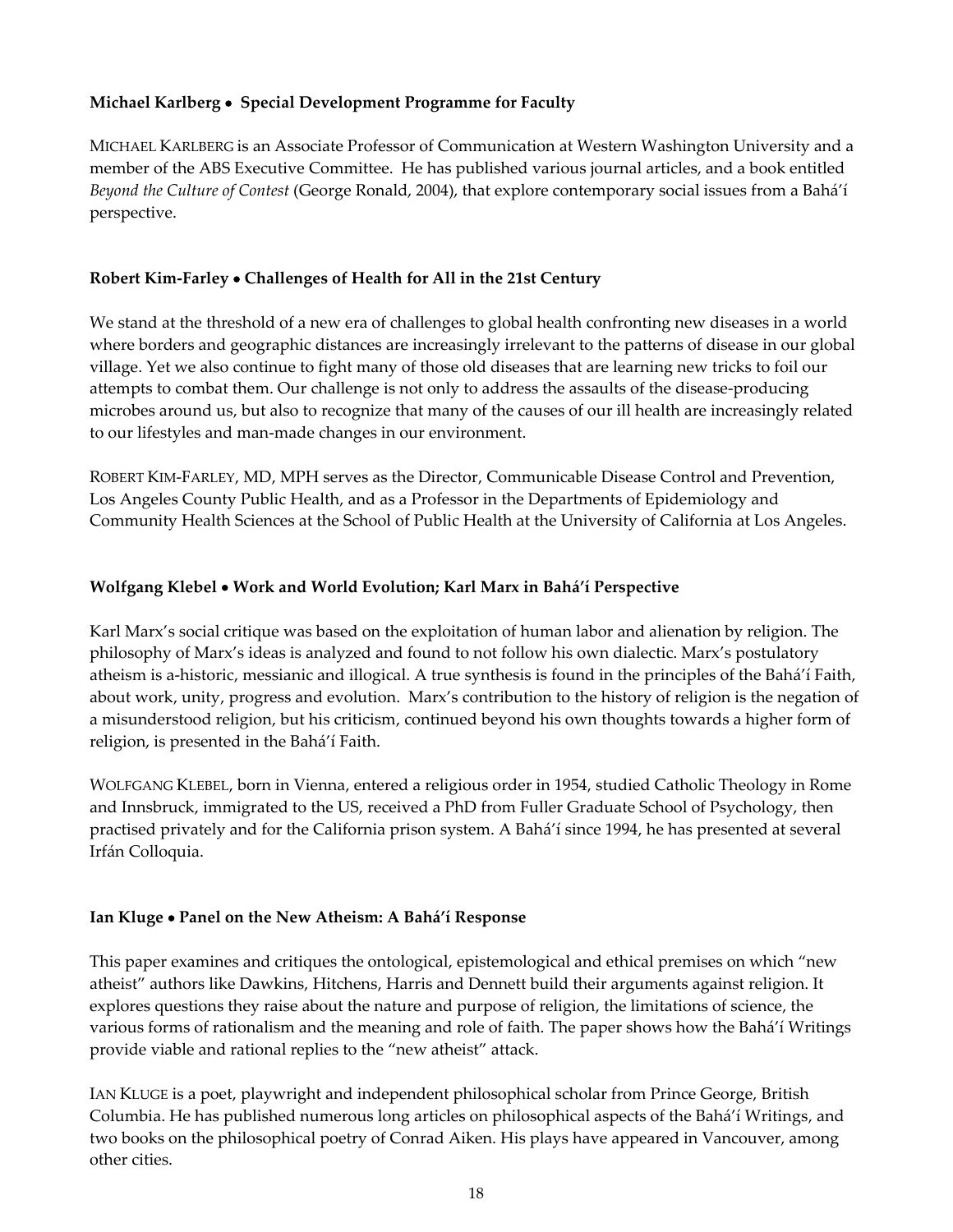## **Samir Koirala** • **From Autism to Schizophrenia to Alzheimer's: Developing a Bahá'í Approach to Disorders of the Mind**

New technology is revolutionizing our understanding of brain disorders. We are seeing how genetics and other factors interact to alter brain function. In parallel, there is growing social awareness. Instead of hiding mental conditions as family secrets, many are acknowledging them and celebrating the contributions of people with such conditions. With oneness of humanity its foundation, the Bahá'í community should lead in developing ways in which such individuals can contribute socially and spiritually. We will discuss scientific advances and a Bahá'í approach to disorders that affect the mind.

SAMIR KOIRALA, PhD is a neuroscientist at the Children's Hospital at Harvard Medical School in Boston. Originally from Nepal' he did his PhD research at the University of Southern California, Los Angeles. His current research is identifying new genes involved in the process of brain development.

## **Timothy Kraft** • **The Garden of Being and the Eternal Complementation** (see Steere for abstract)

TIMOTHY KRAFT is Director of Technology for Business Development at Yahoo! Inc. in Sunnyvale' California. He holds an advanced degree in Astrophysics from the University of Arizona and a BS degree in Physics and Mathematics from Alma College. His personal interest is the relationship of science and religion.

## **Tom Kubala** • **The Spiritual Engine Powering Regenerative Design**

I wish to show how regenerative design is a fundamentally spiritual exercise. Using the newly completed Aldo Leopold Legacy Center in Baraboo, Wisconsin as an example, we will explore how an ego-less design process promotes the unfolding of a building that becomes a direct result of its natural, cultural and spiritual environment. We will explore how Oneness, as a spiritual reality, expresses itself through a Wholeness‐based approach to making things.

TOM KUBALA is principal of The Kubala Washatko Architects, Inc. of Cedarburg, Wisconsin. TKWA embraces a design philosophy of Wholeness, where the built environment supports and enhances both human activity and natural living systems. Sustainability is a natural extension of wholeness-based thinking.

#### **Paul Lample** • **Learning and the Unfoldment of the Bahá'í Community**

In recent years a more systematic approach to expansion and consolidation has emerged, driven by a capacity for learning through reflection on action. Such learning is central to social change. It may be understood as a response to Bahá'u'lláh's injunction to "strive to translate that which hath been written into reality and action." The presentation will examine this learning process, and consider its implications for greater coherence in Bahá'í activities, including administration, social and economic development, involvement with society, and scholarship. Also considered will be how learning unfolds in the context of infallible guidance and the role of learned individuals.

PAUL LAMPLE has been a member of the Universal House of Justice since March 2005. He served for nine years in the Office of Social and Economic Development at the Bahá'í World Centre and for two years as a member of the International Teaching Centre.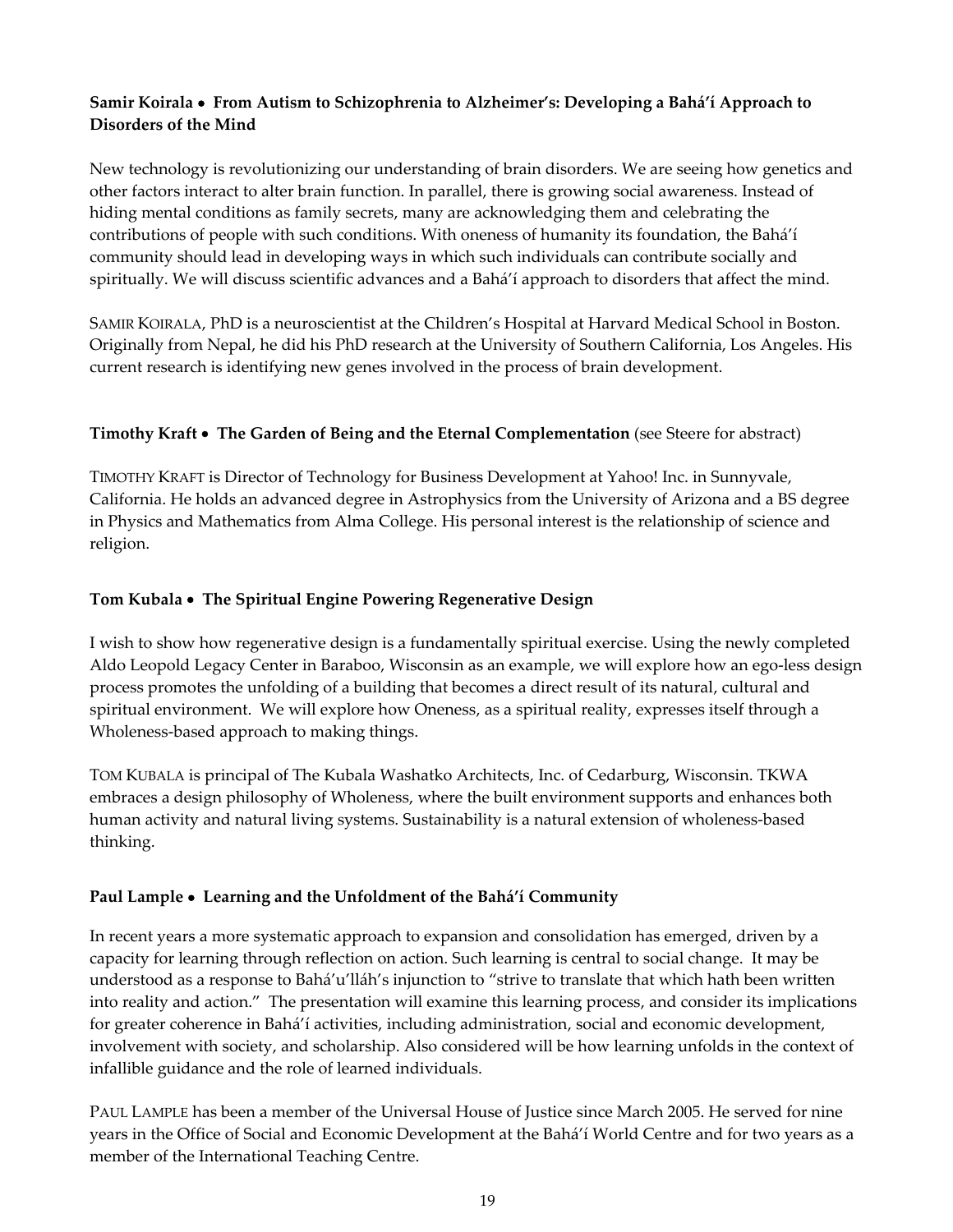**Augusto Lopez‐Claros** • **Social and Economic Development: The Experience of the United Nations and Its Sister Agencies** (see Arfaa for abstract)

#### **Augusto Lopez‐Claros** • **Love as Heaven and Hell**

What are the prerequisites for successful male-female relationships in the modern age? What are some of the social and cultural forces that in recent decades have brought the institution of marriage under such enormous strains and what are some of the weapons that can be wielded to cope with the underlying stresses? The changing nature of men-women relations down through the ages is examined, identifying key turning points, highlighting a broad range of principles and practical examples from a diversity of sources, including the Bahá'í writings and the classics of world literature.

AUGUSTO LOPEZ-CLAROS, PhD is the founder of EFD – Global Consulting Network, a firm specializing in economic, financial and development issues. He has been Chief Economist at the World Economic Forum, and has held positions with Lehman Brothers and the IMF. More information is at www.augustolopezclaros.net.

## **Kathryn Lucatelli' Jane Taraneh Helzer and Kemba Mazloomian** • **Communicating Trauma to Engender Social Change: How Story‐telling Can Change the Personal and Social Experience of Domestic Violence**

We explore the increasingly recognized practice of self-healing through story-telling as a means of examining domestic violence within the Bahá'í community. The presence of domestic violence and its implicit veil of shame and secrecy erodes the cohesion of our communities. Drawing on the research of Richard Mollica whose innovative refugee clinic advocates self‐healing through each individual's "trauma story," we present fictionalized vignettes, derived from several experiences, tracing the road of recovery from trauma to healing to social change. As trauma victims identify and share their circumstances, storytelling becomes a means of personal, then social, enlightenment and change.

KATHRYN LUCATELLI holds a bachelor's degree in sociology and anthropology from Earlham College. She is self-taught in healing the wounds of domestic violence, drawing from personal and community experience. Kathryn resides in Chicago where she is the director of Build Cambodia.

## **Sovaida Ma'ani‐Ewing** • **How We Achieve Social Cohesion by Replacing Expediency in Managing World Affairs with A Principled Approach to Solving Global Problems**

The world is beset by a series of crises that are recurring, intensifying and increasing in frequency. Yet, national and international institutions have fallen into a rut of responding reactively, haphazardly and driven by expediency. The solutions they apply are often in conflict with each other and sow the seeds of the next crisis. It is time to act proactively to forge a new systemic approach to solving these global problems first by identifying the principles that are to apply and forging universal consensus around them; second by applying them systematically to solving a broad range of problems.

SOVAIDA MA'ANI-EWING is an independent scholar, writing, lecturing and advocating in the field of collective security. She is the author of three books including the recent *Collective Security Within Reach*. She practiced law for 18 years privately and with the US State Department and has taught as an adjunct professor.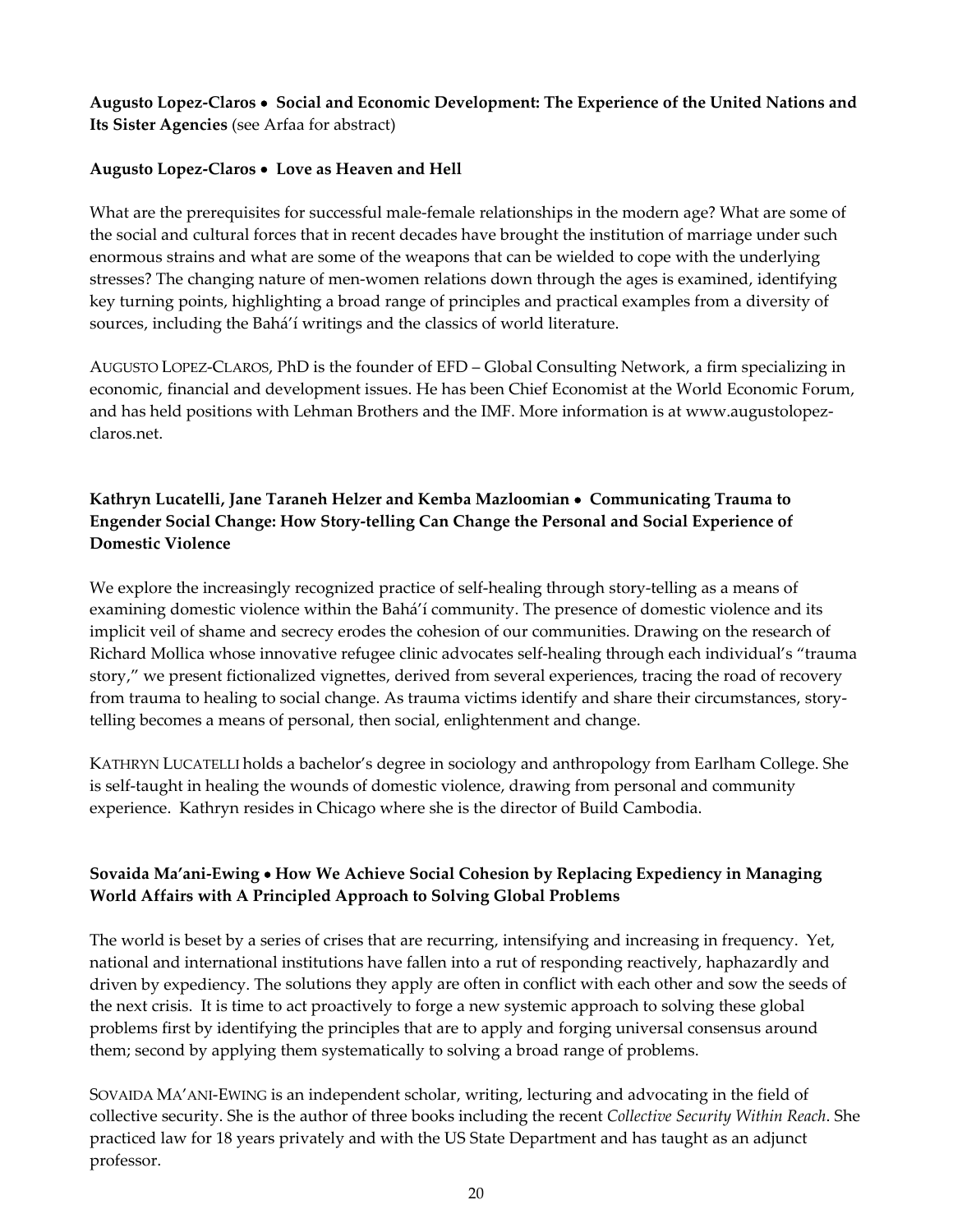## **Saba Mahanian' Fahdad Fani and Farjam Majd** • **Miracles of a Different Kind; Accessible and Predictable' yet Inexplicable**

The concept of miracle and inexplicability will be explored. All the basic forces of nature as well as evolution of complex life forms, while observable and accessible at some level, are inexplicable and can be viewed as miracle.

SABA MAHANIAN received his PhD degree in Mechanical Engineering from Stanford University. He enjoys reading Philosophy, History, and Evolution of Complex Systems. He is married to Fara Samadani Mahanian and has two daughters, Isar and Vesal, who are studying at UW and BCC.

## **Farjam Majd** • **Miracles of a Different Kind; Accessible and Predictable' yet Inexplicable** (see Mahanian for abstract)

FARJAM MAJD is an engineer, computer scientist and a patent attorney who practices in Seattle, Washington.

## **Damien‐Adia Marassa** • **Prophetic Vocation, Poetic Response: A Transnational Genealogy of Iranian Feminisms**

This paper stages a comparative analysis of the creative production and critical reception of the poetry of the Bábí martyr Tahirih and the graphic novels and feature film of Marjane Satrapi tracing a genealogy of Iranian and transnational feminist practice. The valuation and criticism of their original works and those they inspire promotes reflection on the radical relationship of "poet" to "prophet" and the ways in which the shaper of language becomes shaper of the world.

DAMIEN‐ADIA MARASSA holds a bachelor's degree in African American Studies from SUNY Buffalo and is currently writing a master's thesis on jazz and blues aesthetics in American literature for the English program of the same institution. His academic interests include feminism, diaspora studies, poetics, indigenous faith practices and philosophy.

## **Kemba Mazloomian** • **Communicating Trauma to Engender Social Change: How Story‐telling Can Change the Personal and Social Experience of Domestic Violence** (see Lucatelli for abstract)

KEMBA MAZLOOMIAN has enjoyed telling stories since she was a child. Receiving a MS in Architecture and a BA in English Literature from the University of Michigan gave her the tools to write stories about cities and the communities that inhabit them. Kemba is an architect, editor, and a published writer.

#### **Elaine McCreary** • **Developing Courses on the Bahá'í Faith for Universities and Colleges** (panel)

ELAINE MCCREARY, EdD, served at the BWC for five years and now works in strategic planning and funding of higher education. She sustains her love of learning by facilitating Bahá'í programs on social systems, lifespan, and organizational development, including a multi-disciplinary "Introduction to Bahá'í Studies" at the University of Victoria.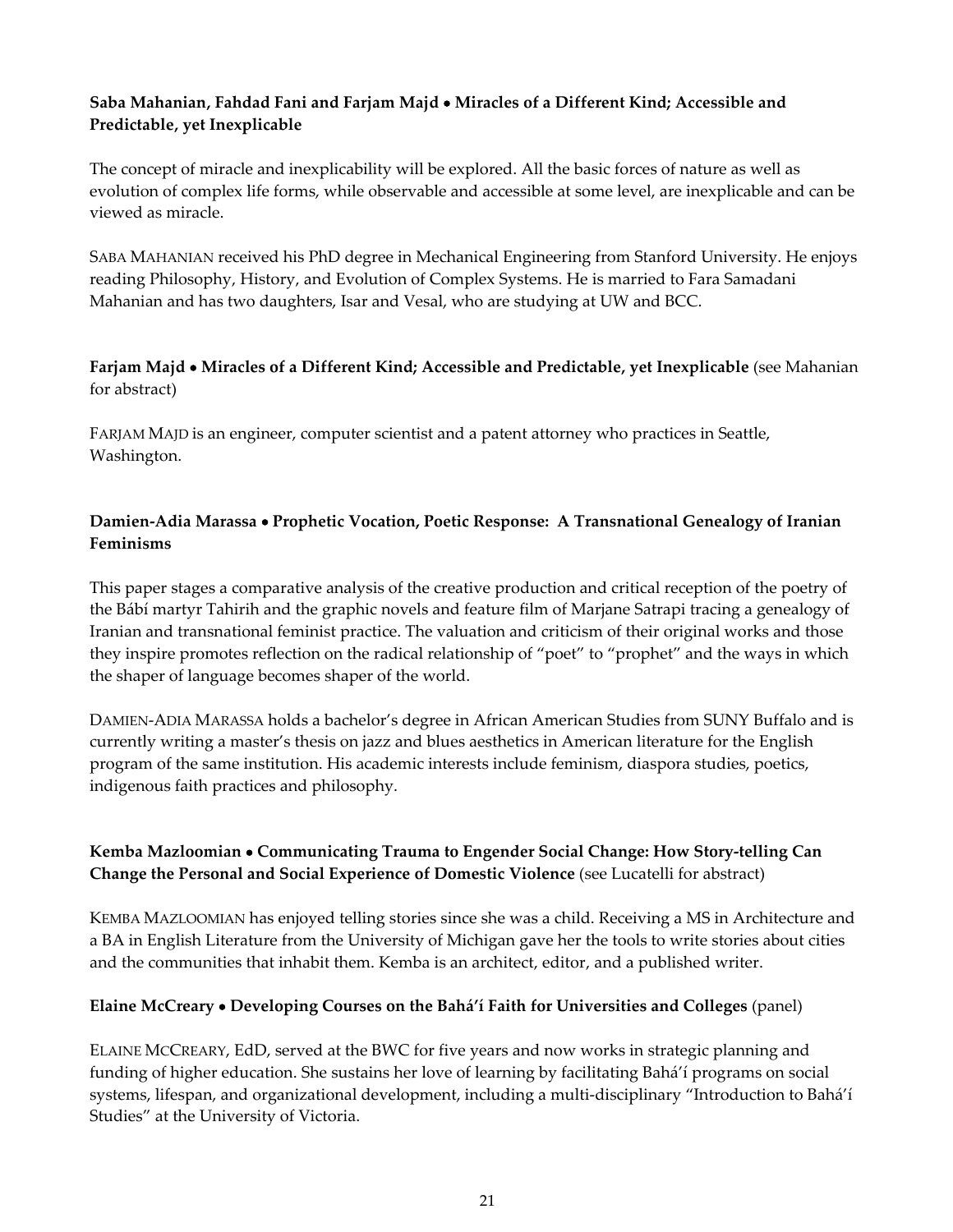## **Bob McIlvride and May Abhar** • **Affective Factors and the Application of Spiritual Principles in Online English Teaching** (see Shaw for abstract)

BOB MCILVRIDE and MAY ABHAR are a team. May is a lead conversation facilitator, and Bob a conversation facilitator and lead tutor for the Bahá'í Institute of Higher Education's English as a Foreign Language 102. Bob and May's organizational, computer, and English teaching skills prepared them for their service to BIHE.

#### **Jack McLean** • **Living the Bahá'í Life and Existential Philosophy: A Correlation**

Academic Bahá'í scholarship contains relatively little in‐depth reflection on what it means to "live the Bahá'í life." This presentation aims to fill this gap by correlating a particular understanding of the self as seeker of truth who inescapably faces spiritual crises while living in the world. The "life test" either allows for a fuller integration of self and deeper understanding of the Divine or estrangement from self and God. These considerations will be made by correlating selected aspects of Bahá'í theology and spirituality with the modern western philosophy of (theistic) existentialism.

JACK MCLEAN is a private scholar living and writing in Ottawa who specializes in philosophical theology (MA History of Religions, 1972). His publications include books, articles and essays relating to spirituality and Bahá'í theology. He has recently completed a book on Shoghi Effendi's writings.

## **John Fitzgerald Medina** • **Western Civilization's Cartesian‐Newtonian Worldview as a Barrier to Social Cohesion**

Shoghi Effendi referred to Europe as the cradle of a "godless," a "highly-vaunted yet lamentably defective civilization." This civilization spawned the Cartesian‐Newtonian worldview‐‐ a pervasively materialistic view of reality that emphasizes the truth of science and the secular while ignoring or even denigrating the truth of religion and the sacred. The "irreligion" and "materialism" repeatedly condemned in the Writings are directly related to the consolidation of the Cartesian‐Newtonian worldview in the West and its rapid spread throughout the globe. This prevailing Western worldview acts as a barrier to social cohesion and to the establishment of the World Order of Bahá'u'lláh.

JOHN FITZGERALD MEDINA is author of the book *Faith' Physics and Psychology: Rethinking Society and the Human Spirit*. He is a schoolteacher and engineer holding a BS in Mechanical Engineering and an MA in Education. Of Mexican/American Indian ancestry, he lives in San Diego with his wife and son.

## **Brad Miller** • **The Geography of America's Spiritual Inheritance: Seeking the Personal Soul within the Bahá'í Vision**

This paper compares and contrasts Bahá'í John Huddleston's "The Spiritual Destiny of America" and American philosopher Jacob Needelman's *American Soul*' first to identify the hopeful cultural and historical strands of America's "spiritual inheritance," and then to explore America's spiritual landscape for the co-ordinates of the individual soul within the Bahá'í vision, where it must surely define the site of enkindlement and where the destiny of the world must have its impetus. Not an apology for the "individual's" role in the Five-Year Plan per se, this paper examines expressions of American culture through the corrective lens of the Bahá'í Writings.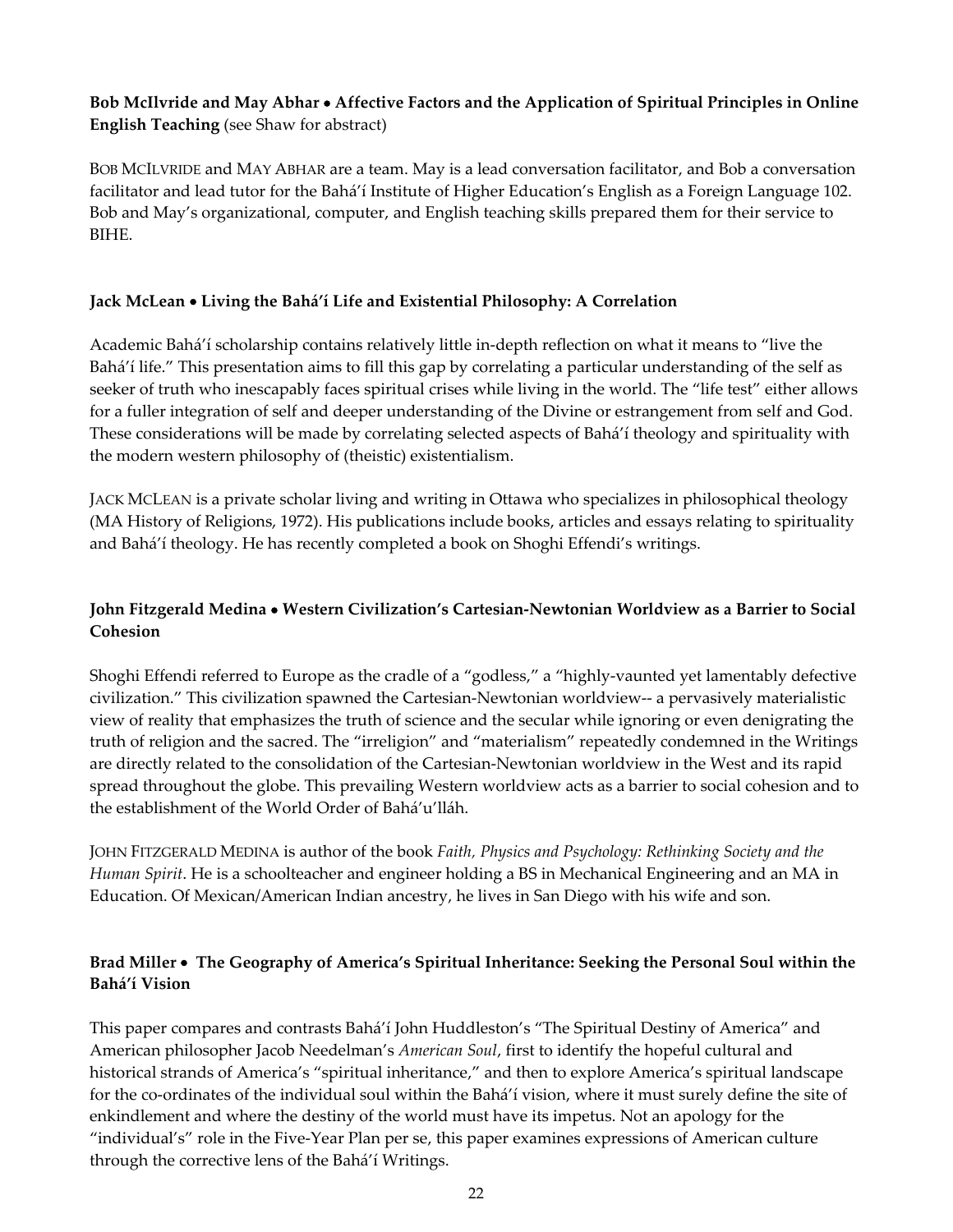BRAD MILLER holds an EdM from Harvard's Graduate School of Education. He wrote *Returning to Seneca Falls*, an examination of the 1848 First Women's Rights Convention. His paper, "Sacred Rites of the Nation'" was presented at the 1995 ABS Conference and published by *The Journal of Bahá'í Studies* in 1996.

## **Ramin Modir Massihai** • **Developing "Spiritual DNA" as the Building Block of the New World Order of Bahá'u'lláh**

This presentation introduces a concept of "Spiritual DNA," based on Bahá'í revelation in harmony with science, to develop "Structures" (social, economical, etc.) for the New World Order. Drawing inspiration from writings of the Master and the Guardian a template model of a societal structure is developed. As a foundation for this model some maladies afflicting the world today is visited, such as science's attack on religion. Harmony of science and religion is fostered in this presentation. Bahá'í scholars are encouraged to take on a leadership role in developing new models for this new era.

RAMIN MODIR MASSIHAI is an investment professional from Toronto, Canada. He hold a BSc from the University of Western Ontario and an MBA from Schulich School of Business at York University. Ramin has conducted numerous presentations on various investment finance topics and the Bahá'í Faith.

#### **Ashkan Monfared** • **Young Scholars Panel: Scholarship, Practice, and the Five Year Plan**

Dr. Monfared's presentation will explore the evolution of a self-sustaining international medical mission and be followed by discussion around the challenges encountered and potential short term and long term solutions.

ASHKAN MONFARED is a member of the Bay Area Bahá'í community and on staff at Stanford University's Department of Otolaryngology (Head and Neck Surgery) as a Neurotology‐Skull Base Surgery Fellow, which is a clinical and academic position.

#### **Bahman Nadimi** • **Unity of Religions‐Key Aspect of the Lesser Peace**

This presentation will discuss the processes that are taking humanity towards that "Unity in Religion". The prerequisites for that unity, the future milestones in that process and the role of religious leaders n establishing the Lesser Peace will be discussed. It is hoped that this presentation will enable the participant to gain a fresh outlook on this subject and can enable him to better articulate the Bahá'í vision to their friends and colleagues.

BAHMAN NADIMI is an Engineer at Cisco Systems. He holds a Master's Degree in Electrical Engineering and a Bachelor's Degree in Computer Networking. He has served as a board member for the Silicon Valley United Nations chapter and as a staff for Mona Foundations. He is married with two children.

#### **Alain Noghiu** • **Spiritual Capital ‐ A Bahá'í Perspective**

The fact that notions such as "spiritual capital" are receiving increased attention in academic and mainstream media represents an important opportunity to re-validate the significance of spirituality and religion among academics, leaders and their organizations. In order for this notion to have lasting impact however, it needs to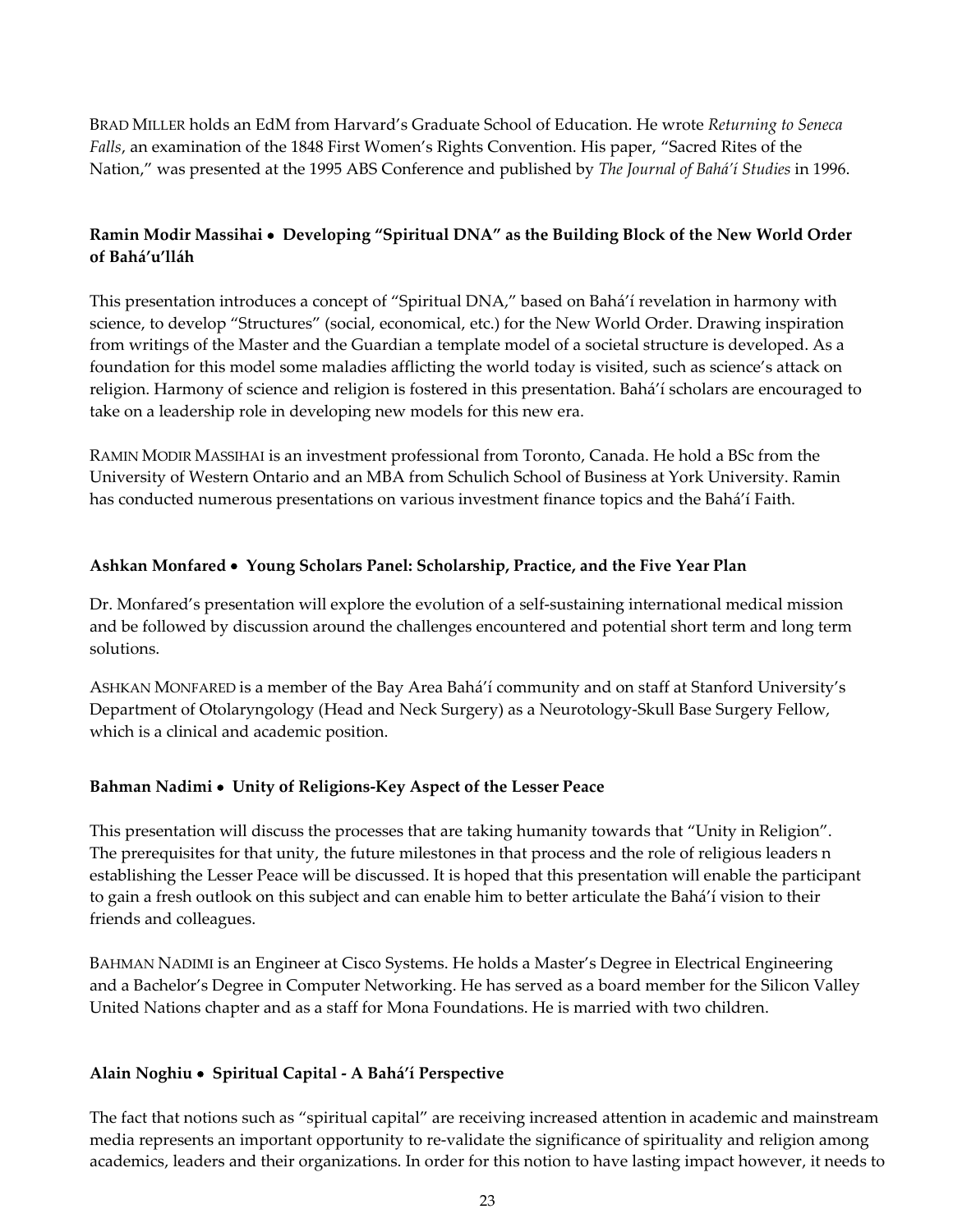be grounded in scientific and spiritual truths. This presentation will focus on shedding light on spiritual capital from a Bahá'í perspective and will suggest a measurement approach to quantify the spiritual capital of individuals leaders and their organizations.

ALAIN NOGHIU is a 4th year PhD student at the University of Delaware School of Urban Affairs and Public Policy. His research focuses on spiritual capital and its implications for leadership, ethics and policy. In the past 18 months he has presented on this at five conferences in the US and abroad.

## **Taravat Ostovar** • **Society in Transition: Reflecting on Identity' Suicide' and Well‐being in Aboriginal Populations**

This presentation will review three sources of knowledge including Aboriginal knowledge, science of psychiatry and Bahá'í teachings to help understand the issue of self‐destructive behaviours such as addiction and suicide and the concepts of personhood and well‐being in Aboriginal communities. We will investigate how these three paradigms of knowledge and insight explain the origins and ways to alleviate suffering in many Native communities. Based on Bahá'u'lláh's teachings, individual and collective determinants of positive change will be discussed.

TARAVAT OSTOVAR is a Psychiatry Master student at McGill University' presently working at Douglas University Institute, a psychiatric hospital dedicated to patient care, teaching, and research. She researches suicide, transcultural and clinical psychiatry among various populations including Aboriginal people. Taravat is a Bahá'í and is actively engaged in its worldwide activities.

## **Mona Parsa** • **Recently Proposed Models of World Government: Sink or Swim?**

Member state representatives in past and current models of world government have often received criticism for their close affiliation with national political bodies and easy subjection to national interests. Thus, recent efforts have shown an interest in forming a world entity that will better voice the concerns of the people, as opposed to the concerns of nations. Does this model of world government, with more active civil society participation, hold more promise on the road towards establishing world order?

MONA PARSA has focused her work on international affairs and dispute resolution, acting as Legal Counsel at the California Statewide Law Enforcement Association to promote justice and amicable working‐ relationships within California's law enforcement agencies, and serving on the Board of Directors of the United Nations Association‐Orange County.

## **Phyllis Sternberg Perrakis** • **Literary Representations of the Spiritual Dimension to Aging**

A number of contemporary women writers offer images of aging in which characters are motivated by life changes to revisit their pasts from a new vantage point that allows them to progress to the next stage of spiritual life. I will concentrate on *Four Souls* by Louise Erdrich in which a very old Native American couple and a younger native and white woman, old in life experience, all come to a new understanding of themselves by wearing a symbolic healing garment. I will discuss the four spiritual stages of these characters using Bahá'u'lláh's Four Valleys and Writings of the Báb.

PHYLLIS STERNBERG PERRAKIS teaches English Literature at the University of Ottawa and is co-editor of Doris Lessing Studies. She has recently edited a book on the spiritual adventures of older women in works by contemporary women writers. She has published in *The Journal of Bahá'í Studies* and is on its editorial committee.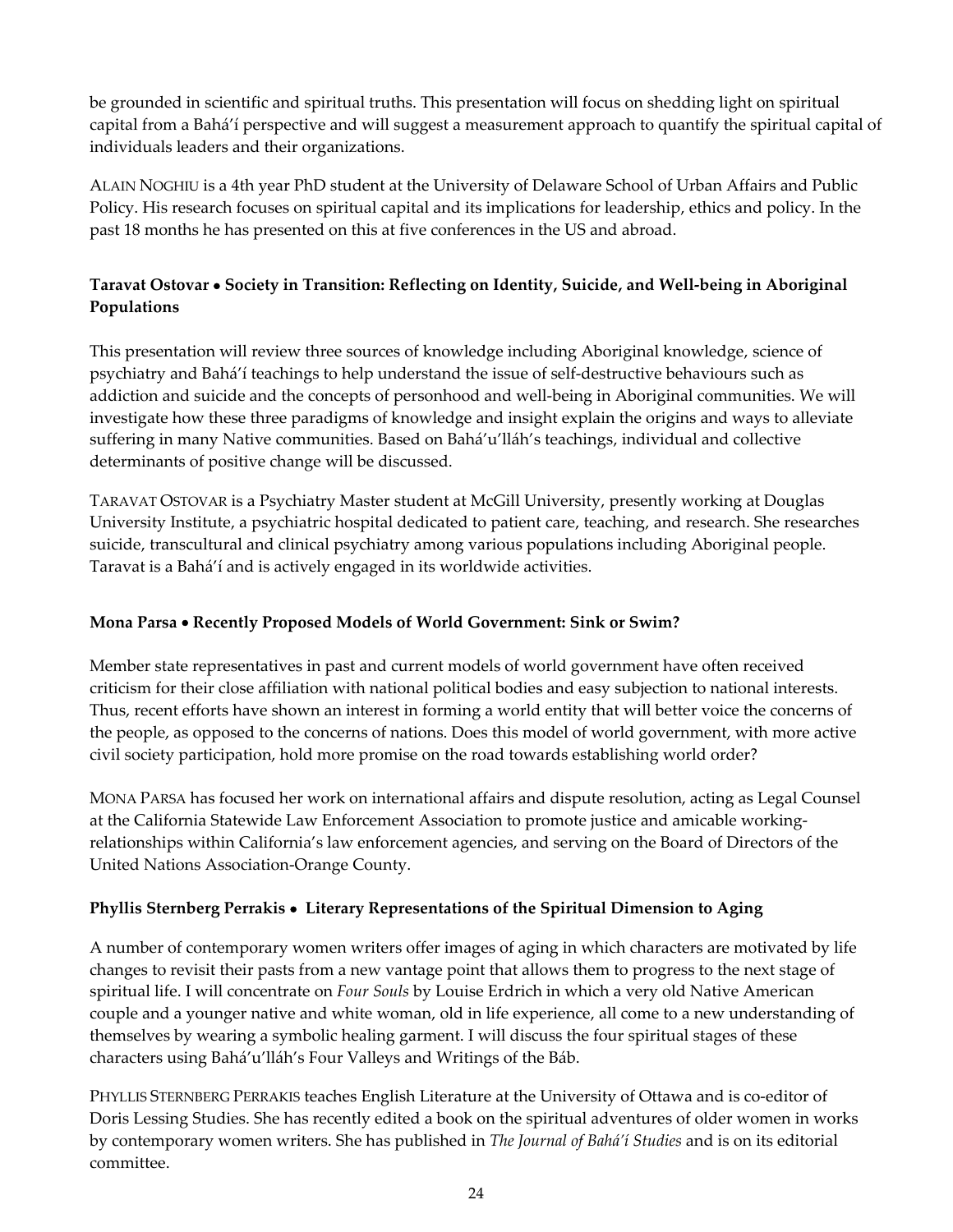## **David Piff** • **Does It Matter if It Happened? Inspirational Force versus Factual Content in Popular Bahá'í Stories**

This presentation will be part of an ongoing study of popular narrative in the Bahá'í community. The focus question is the relation a story's factual content has to its pedagogical value or inspirational valence. I will present examples of stories that circulate in the Bahá'í community, and guide a discussion of their varying effect on hearers. What is more important, that a story inspire or accurately inform? Does this importance shift according to context? Do Bahá'ís "spin" each other in an ongoing effort to foster encouragement, and does disappointment result when the facts come to light?

DAVID PIFF, PhD, Sociology of Religion, University of Copenhagen, has published a book and articles regarding the content and function of unofficial information in the Bahá'í community. He served 17 years in the Archives Office, Bahá'í World Centre Haifa, and is now a records analyst at the US National Archives, Pacific Region.

#### **Omid Pour‐ahmadi** • **Preventing Family Breakdown: Incorporating Unity into Therapy**

The dramatic increase in the rates of divorce, unwed single mothers, and runaway fathers has created patterns of adult behavior with profoundly negative consequences for children. Using the main fundamental belief of the Bahá'í faith by applying unity into the application and approaches of MTOT (Multidisciplinary Team Oriented Therapy) many families learned to maintain their harmony, unity and stability. This paper describes how MTOT was able to meet and change the needs of such a complex and common population in the world today.

OMID POUR-AHMADI, MD, has a Masters of Public Health from Johns Hopkins Bloomberg School of Public Health and focuses his work on families, the status of women, children's mental health and child welfare through health promotion, health education, and public health policy.

## **Taeed Quddusi** • **The Effects of Prayer on Healing and Recovery: A Review of the Literature**

Praying for the speedy recovery of loved ones from illness is second nature to many people. The Writings are replete with healing prayers and tablets on health and wellness. Recent scientific studies on the effects of intercessory prayer have been widely publicized and debated. We will examine these controversial studies and discuss their methods and conclusions. Comparison will be made to the Bahá'í Writings. Future directions for the study of intercessory prayer in controlled trials will be discussed.

TAEED QUDDUSI is a resident surgeon in the Dept. of Otolaryngology‐ Head and Neck Surgery at the University of Manitoba. He has been a member of Campus ABS throughout university. His other presentations have included "The Simpsons and Religion" and "How to Save the World in Nine Easy Steps".

#### **Jalaliyyih Quinn** • **Religious and Social Forces of Unity/Division in Paintings**

Jalaliyyih Quinn works with the vision of an artist and inspiration gleaned from Bahá'í writings. The paintings presented at this conference represent both the cohesive vision within science and social development which are occurring simultaneously with the chaos-destruction of the old world order. Quinn's paintings are abstract/symbolic/figurative. Poetry accompanies most of the paintings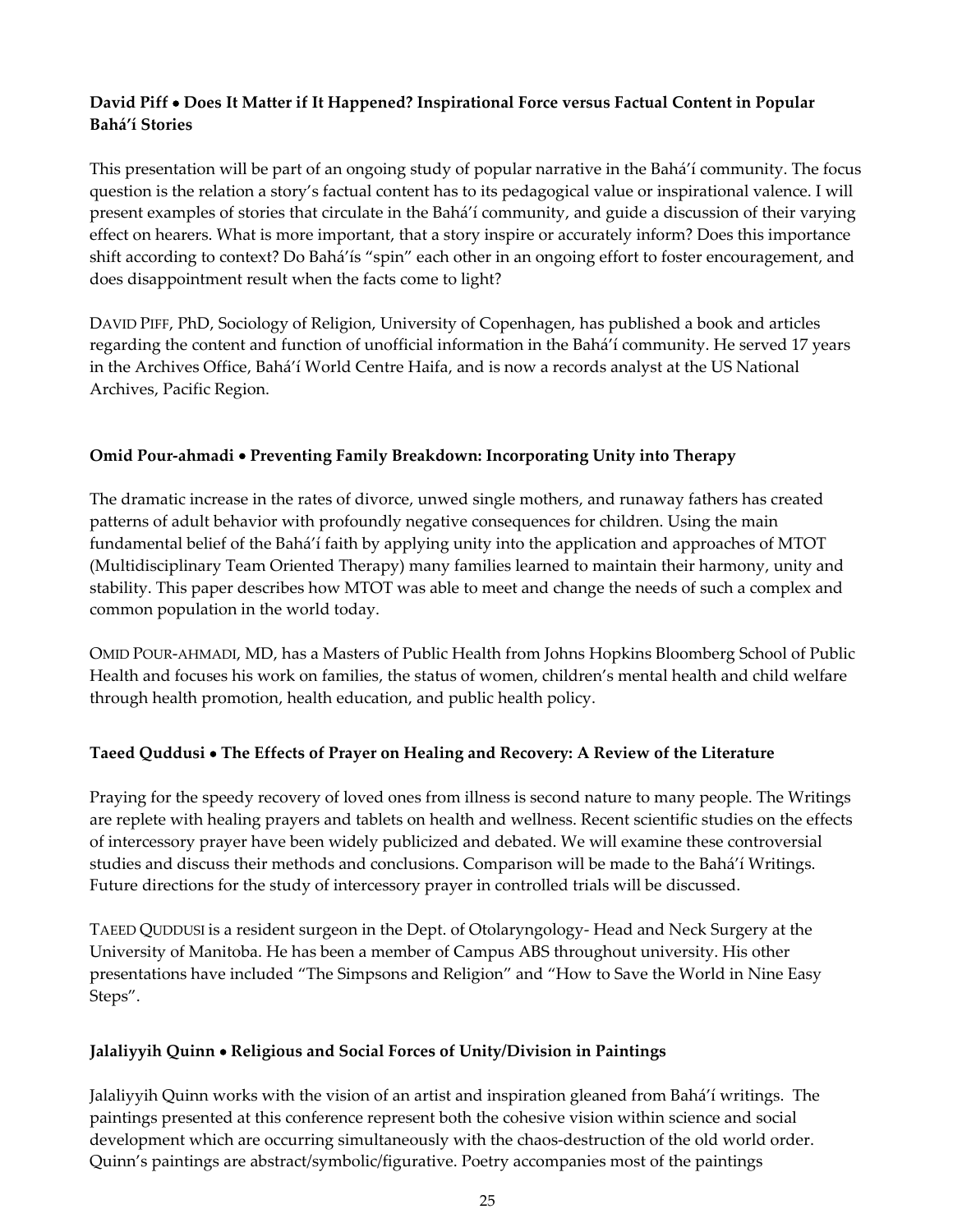JALALIYYIH QUINN (www.jalaliyyihquinn.com), MFA University of Colorado, Boulder, has held solo exhibitions/taught in the US, China, Liberia. Her paintings, contemplate the Bahá'í writings, invite meditation. In China, Quinn received several awards. After nineteen years abroad, Quinn returned to the US and lives in Colorado.

## **Luisa Priddy** • **Panel on the New Atheism: A Bahá'í Response to the "New" Atheism** (see Bohnhoff for abstract)

LUISA PRIDDY is a community activist who has focused on prison reform, prison education, gang-related social issues, and Latino community development.

## **Neysan Rassekh** • **Social and Economic Development: The Experience of the United Nations and Its Sister Agencies** (see Arfaa for abstract)

NEYSAN RASSEKH develops and operates senior living communities. Previously' he headed special projects at the United Nations Development Program, including initiatives in China, India, Iran and the United Arab Emirates, a book on UNDP history, and Head of State summits. He has an MBA from University of Pennsylvania's Wharton School of Business.

#### **Lev Rickards** • **The Valley of Search [Engines]: Outwardly‐oriented websites**

Most Bahá'í blogs and faculty webpages show up on Google if you type the title, the researcher's name, or a handful of Bahá'í keywords. But how do we make our webpages more findable by practitioners in the wider community? Using guidance from Shoghi Effendi, and selections from the Valley of Search, we'll see how a small amount of effort can result in websites that are much more findable for search engines like Google.

LEV RICKARDS, MA graduated from the University of Michigan School of Information in 2007, where he studied information economics and policy. As a web coordinator for the Harvard Green Campus Initiative, he has combined his interest in environmental design and information/network theory.

#### **Farhad Rohani** • **Developing Courses on the Bahá'í Faith for Universities and Colleges** (panel)

FARHAD ROHANI is Doctor of Philosophy with specialization in Marxism. He has lectured on the Bahá'í Faith and philosophy for Bahá'í and non‐Bahá'í communities and at universities in Iran, America and Russia since 1970. He currently teaches in the Religious Program at the University of Oklahoma.

## **Naomi Rohrer** • **Affective Factors and the Application of Spiritual Principles in Online English Teaching** (see Shaw for abstract)

NAOMI ROHRER is working toward a Masters in Education with a concentration in Teaching English to Speakers of Other Languages. Her Bachelor's degree is in Spanish. She has editing experience, and teaching experience in English as a Second Language, Adult and Youth Literacy.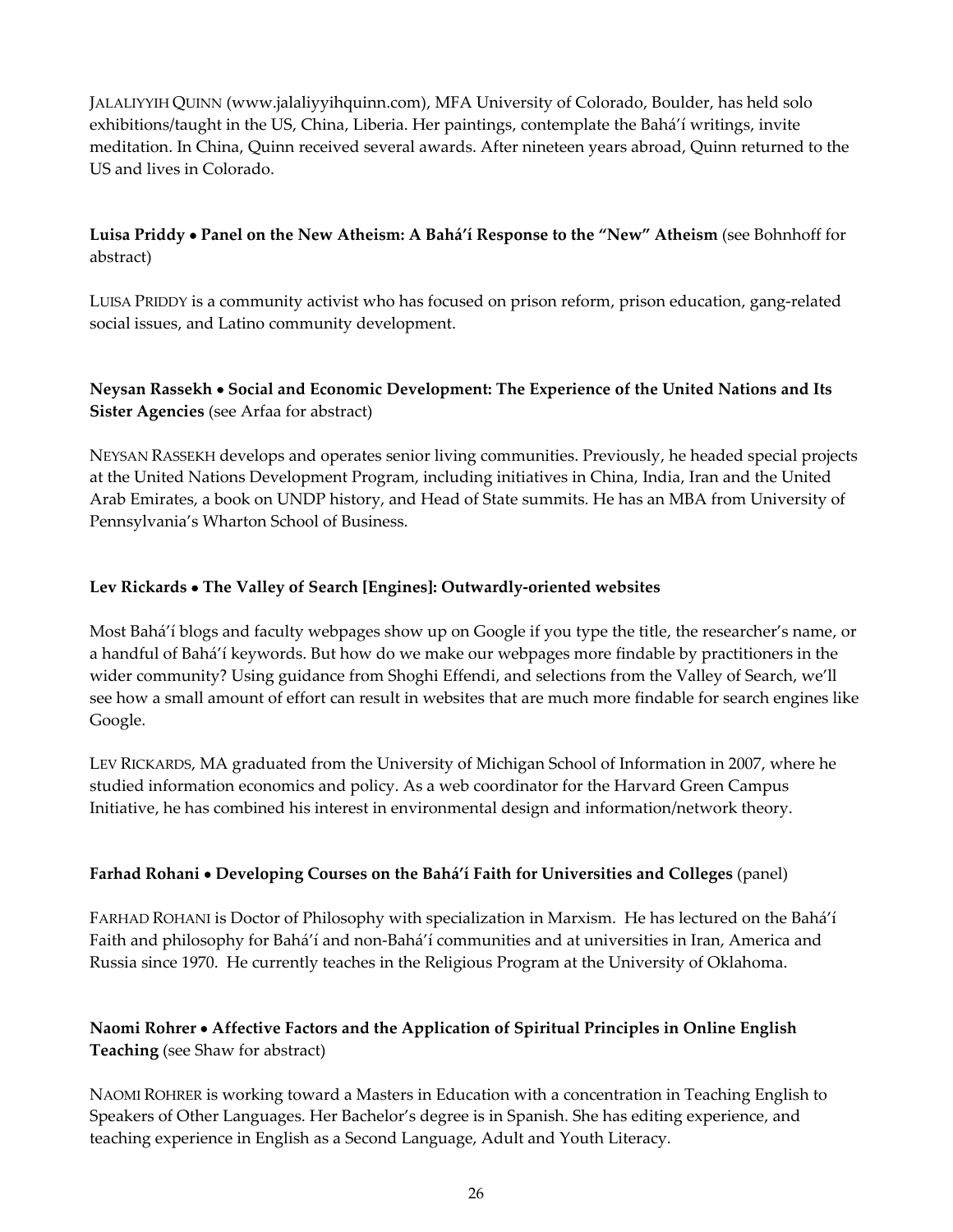#### **Rouha Rose** • **Is there a Creator? Creation and Evolution**

Evidence abounds to reveal the power of religion and its progressive nature. Evolution, to many, is an amazing demonstration of the excellence of the Creator. Does any evidence suggest that there is no God? The current argument seems to be a battle for territory between some scientists who want to publish and some religionists who interpret spiritual words literally. Self promotion and fear, both part of survival of the fittest, may be involved. There is no proof either way that satisfies everyone. But we consider it because concerned seekers may ask our position.

ROUHA ROSE, BA Sociology, MA Social Work, has volunteered in human rights, world peace, education of children and women organizations; worked in early childhood education, and now promotes early and excellent vocational education. She has been married for 60 years, has two daughters, four grandchildren and her parents and grandmother were Bahá'í.

#### **Harold Rosen** • **Developing Courses on the Bahá'í Faith for Universities and Colleges** (panel)

#### **Harold Rosen** • **Centuries of Darkness and Light**

If we integrate Bahá'í developments and interpretive principles into recent world history, what light is cast on global conflict and cohesion? Might academia accept Bahá'í views of falling‐rising civilizations and the catalytic power of revelation? The 19th century is viewed as the nearly invisible birth of global civilization, the 20th century as its clearly visible emergence. Geopolitical and religious factors are evaluated; global threats are viewed as evolutionary drivers. Global governance, fulfilled visions and probable cultural advances are explored-requiring new eyes, ears and voices.

HAROLD ROSEN, a lifelong student and teacher of world religion with masters degrees in religion, philosophy, and education, has authored several works on multifaith perspectives. After a 25-year career as a Unitarian minister, he became a Bahá'í interfaith educator in the Vancouver, Canada area.

#### **Robert Rosenfeld** • **Creating a Mosaic: A Journey to Social Cohesion**

Achieving unity in diversity, a key principle of the Bahá'í Faith, has become a critical component to a community's well-being and growth. A transformational program, Mosaic Partnerships, based on a set of eight spiritual principles, pairs community leaders across race and/or ethnicity and advances them and their community along a path of trust building and social connectedness. This presentation will examine the aspects of transforming a community's culture to foster friendship, unity and intimacy. It will also share the lessons learned, challenges encountered and results achieved after implementing the program in three diverse US cities over the past seven years.

BOB ROSENFELD (www.innovating.com) is recognized globally for over 35 years of experience in the fields of organizational innovation and creating social capital. His company, Idea Connection Systems, and book, "Making the Invisible Visible: The Human Principles for Sustaining Innovation," helps organizations understand the human elements that drive innovation.

#### **Barbara Ruys** • **Does Beauty Matter in the Built Environment?**

Everyone is impacted by the buildings that surround us, but Beauty is rarely discussed by architects.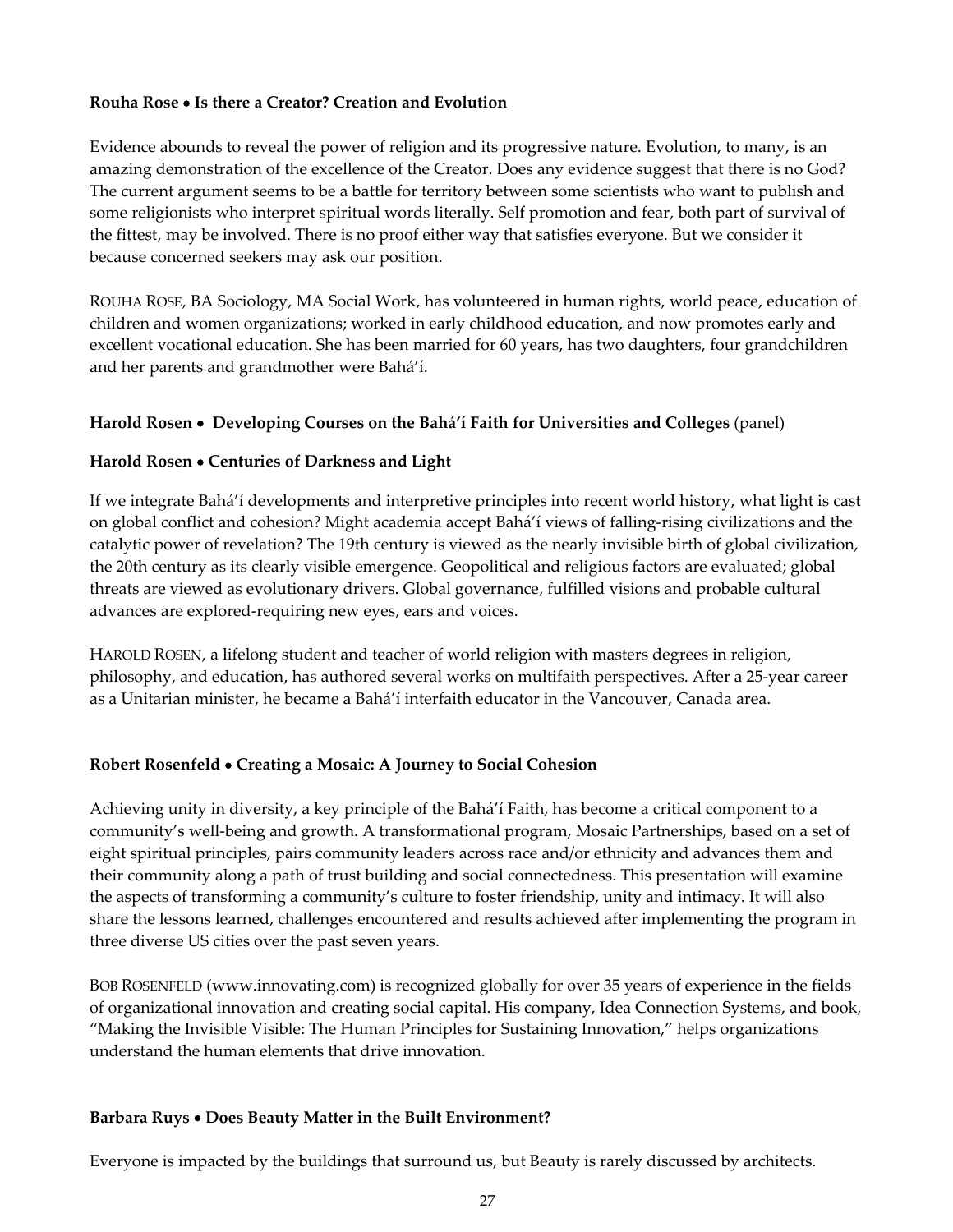Beauty is one of the Names of God, yet today it is often relegated to fashion magazines and Disney movie characters. Learn some of the history of beauty in architecture. What do the Bahá'í Writing say? Then engage in a lively dialogue about the use, abuse, misappropriation, ignorance, and disuse of the word "beauty" in Architecture.

BARBARA RUYS, an architect, has lectured on issues of diversity and beauty in the United States and abroad, including two ABS Conferences and several national architecture conventions. She is the owner of Plumtree Productions in San Diego, and an adjunct professor of design in San Diego.

#### **Farshid Samandari** • **"Out of the Ashes Rises the Phoenix": Precedents and prospects of Bahá'í Artists**

This presentation considers definitive directions for "Bahá'í artists" through Writings which may vary from personal directions, particularly significant for the artists, to more specific instructions of Central Figures to their contemporary artists. Broad schematics of "Bahá'í arts" are depicted through the Writings of Bahá'u'lláh. We reflect on few examples of artistic choices made by the Central Figures of the Faith' and specifically focus on 'Abdu'l-Bahá's choice stylistic and melodic decisions in His recorded chant, and significance of each work in highlighting principles of the Faith.

FARSHID SAMANDARI currently pursues studies towards a PhD in composition. His music reflects his interest in contemporary classical vocabulary, spectral analysis, and the integration of different cultural music. He has taught in the Bahá'í Institute for Higher Education and collaborated with a variety of ensembles including Vancouver Symphony.

## **Mojgan Sami** • **From Counting to Contributing: Moving from Participation to Partnership in the Advancement of Civilization**

When "participation" first came into the social and economic development vernacular, we saw reports of the "numbers" of women, youth or minorities included in committees or meetings. As learning deepened, questions surrounding the power over decision‐making and resource allocation emerged, along with a focus on equity and justice. The division between "experts" and the "local community" began to dissolve, replaced by a new paradigm that encourages decision‐making and leadership from and within local communities. How can we advance this process? What values, attitudes, skills, tools and methods will allow every individual in a community to contribute to the advancement of civilization?

MOJGAN SAMI is a social development specialist, currently pursuing her PhD. Her research is focused on social determinants of health in urban settings, with a focus on governance. She has worked in numerous countries for the World Bank, World Health Organization and the United Nations.

## **Sahar Sattarzadeh** • **Consultation for Social Justice: a Global Mosaic of Case Studies on Successes and Challenges**

In this session, the fundamental purpose of consultation will be discussed, and several case studies from around the world will be addressed across individual and institutional levels—both within and outside of the Bahá'í community. Bahá'í characteristics of consultation will be addressed in addition to other theoretical studies that address the challenges and barriers faced in the consultative process, especially within the community. Participants will be asked to role-play, share their personal experiences on the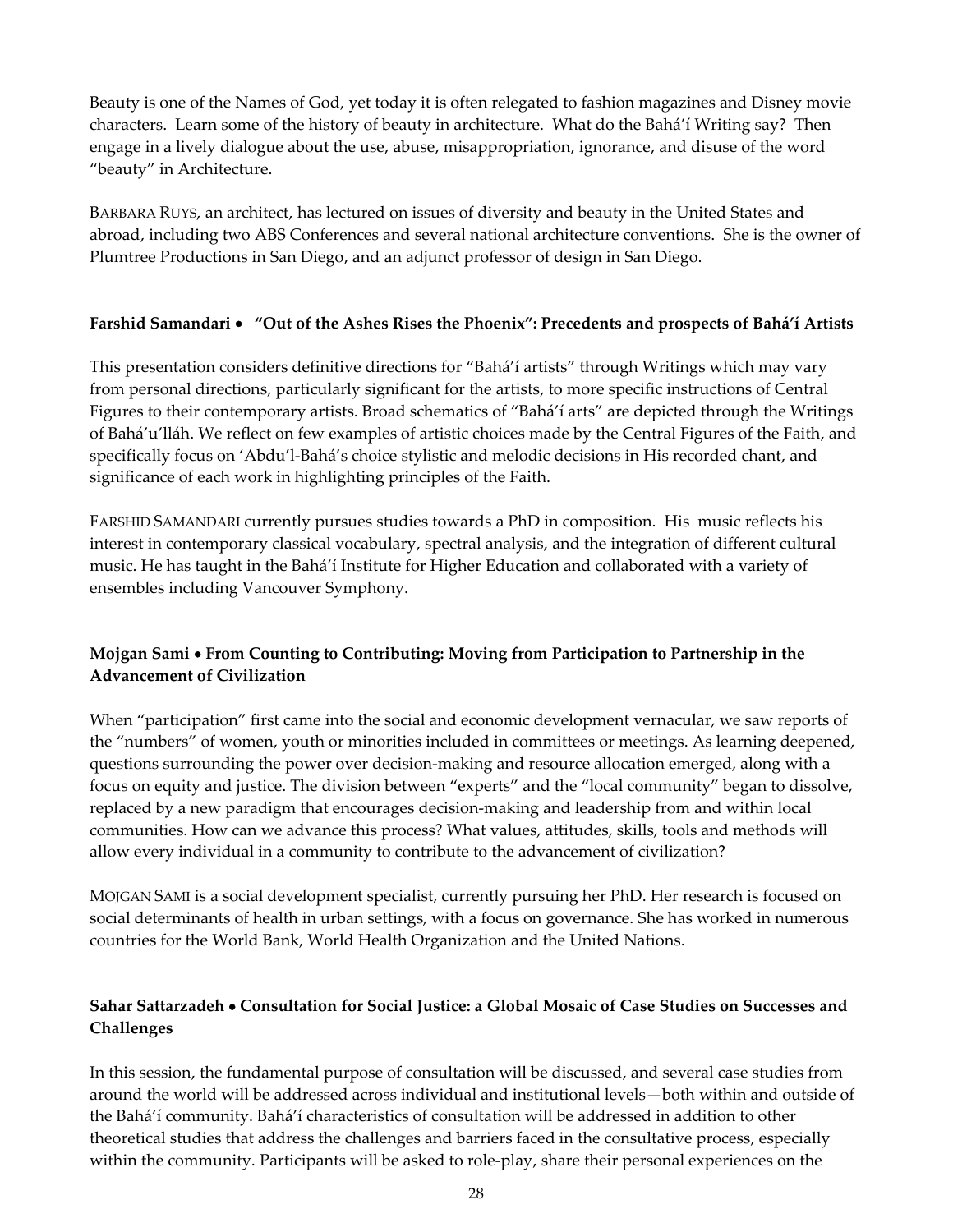consultative process, and find ways in which they can personally make use of consultation as a means for promoting social justice.

SAHAR SATTARZADEH has a MA in Social Justice in Intercultural Relations, and she is currently pursuing doctoral studies in International Education Policy at the University of Maryland, College Park. Her scholarly interests include socioeconomic development, international human rights law, educational journalism, and alternative education systems and structures.

## **Dara Gay Shaw' Naomi Rohrer' Cilla Drinkwater' and Bob McIlvride and May Abhar** • **Affective Factors and the Application of Spiritual Principles in Online English Teaching**

A team of Bahá'í Language Educators who have worked together providing courses for the Bahá'í Institute for Higher Education will present a brief overview of research on the affective factors involved in teaching English online, and the results of a survey given to instructors, and students on the same topic. They will also provide practical illustrations of the application of spiritual principles in the delivery of online courses. Participants will be invited to engage in a discussion on the topic.

DARA GAY SHAW, EdD, teaches Master's courses in Teaching English as a Foreign Language (TEFL) at the Escuela Politécnica del Litoral, in Guayaquil, Ecuador. She has over 25 years experience in her field.

## **Kamal Sinclair** • **Young Scholars Panel: Scholarship, Practice, and the Five Year Plan**

KAMAL SINCLAIR is a professional performing artist, artistic director, and MBA graduate, adept at balancing the creation and business of art. Her research on entrepreneurship, strategic planning, and business development led to a consulting practice that helps artists and arts organizations develop sustainable economic models for their careers and businesses.

## **Dinesh Singh** • **Panel on the New Atheism: Addressing Expected Atheist Challenges Against the Bahá'í Perspective on Science and Religion**

The modern-day proponents of atheism, such as Richard Dawkins, Sam Harris, and P.Z. Myers, heavily rely on science‐based arguments to influence the public in their favour. Given the Bahá'í Faith's position that science and religion are both complementary and essential for humanity's progress, it is clear that major conflicts will arise between atheists and Bahá'ís on these grounds as the latter perspective emerges from obscurity. The purpose of this presentation is to offer practical guidance on how to counter this challenge, based on the Bahá'í Writings and insights on the limits of science.

DINESH SINGH' PhD (University of Alberta) is a postdoctoral researcher in theoretical physics from the University of Regina, specializing in gravitation. His current projects involve data-driven approaches towards quantum gravity theory, as well as astrophysical studies of spin-gravity coupling.

#### **Nozomu Sonda** • **Art of Bahá'í Translation: The Japanese Case**

'Abdu'l‐Bahá states that translation is one of the most difficult arts and when translation of the Holy Writings is done, divine fragrance is diffused throughout. The author comes from a non-English speaking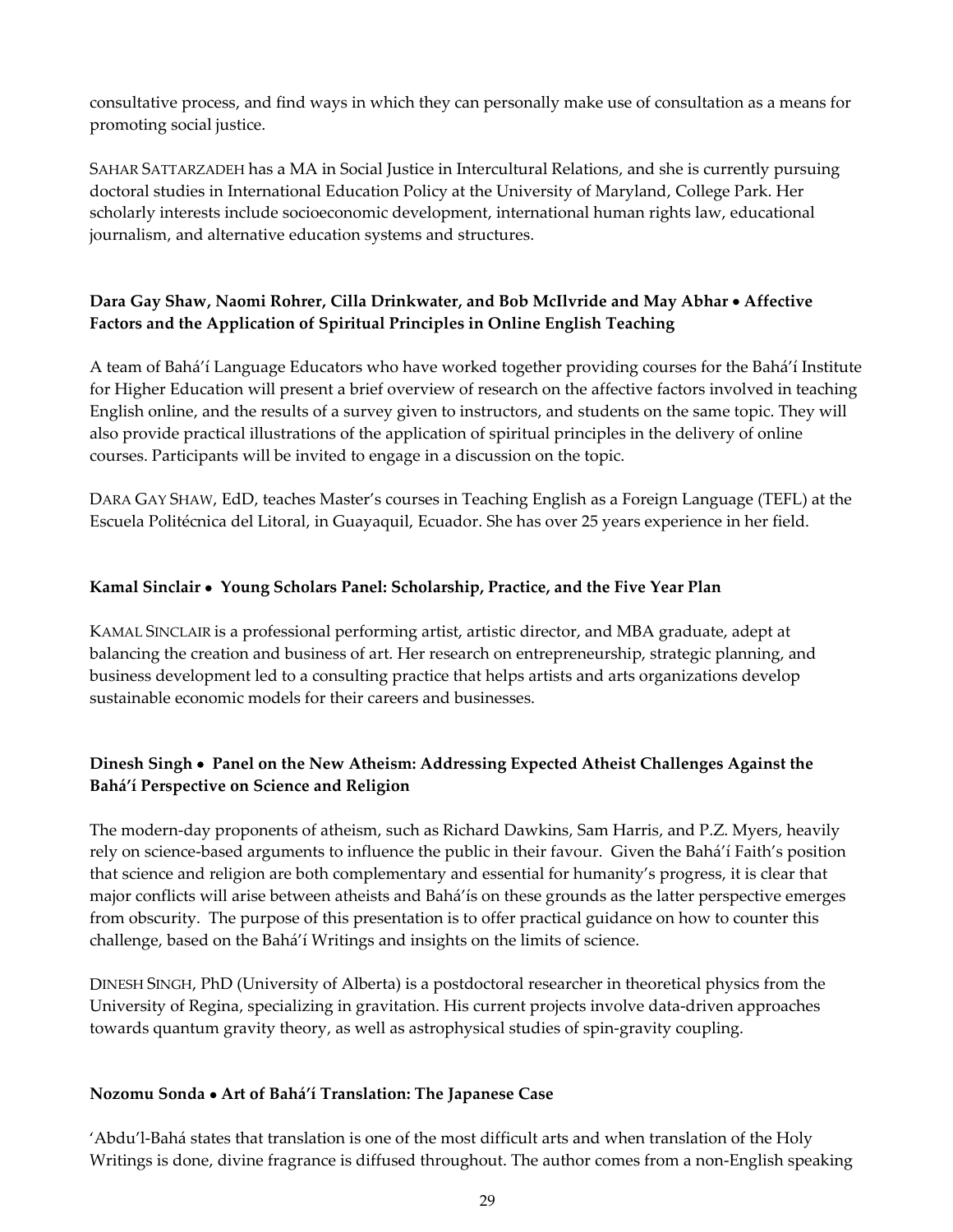country (Japan) where translation is an absolute necessity when it comes to international communications. Although many of the Bahá'í Sacred Writings are now translated and published in Japanese, believers often complain of difficulty with reading translations. The author explored the art of Bahá'í translation and found both wisdom and practical challenges to overcome. Discussions are made by referring to the case of Japanese translation.

NOZOMU SONDA has an academic background in psychology and English as a Second Language. He currently teaches English at universities in Japan. He also owns a private language school and a translation business. He has been working on translating Bahá'í Writings into Japanese for the last 20 years.

## **John Steere' Michelle Thelen‐Steere and Timothy Kraft** • **The Garden of Being and the Eternal Complementation**

In this panel of varied perspectives we will explore the dual nature of "being" through the multidimensional metaphor of the garden. The garden represents an ordered integration of spirit and matter that can be expressed at both personal and collective levels, in being and in nature. In the course of our dialogue, we will seek to reveal how fundamental polarities between the physical and the spiritual are necessary complements, with one reflected in the other. Scripture suggests that the Gardens of the physical and spiritual realms are connected: heaven and earth, two sides of the same coin.

JOHN STEERE is an environmental planner who works as a consultant and who serves on several environmental/community non-profit boards. He is the co-author of "Restoring the Estuary" and speaks widely on green planning. He holds a BA from Harvard and MCP/MLA from UC Berkeley where he resides.

## **Robert Stockman** • **Social and Community Cohesion and the Growth of the Bahá'í Faith in the United States**

Membership data shows that the American Bahá'í community grew rapidly, 1894–99, 1930–45, and 1969-71 and very slowly 1900‐03 and 1914‐29. Growth patterns reflect the cohesion of the American Bahá'í community and ups and downs in the cohesion of American society. Times of social disruption (the Great Depression and the late 1960s) saw rapid growth. Such growth was enabled by administrative institutions and community activities (firesides, public meetings), but the latter have lost some of their effectiveness since 1972, thus necessitating a new organizational paradigm: the core activities.

ROBERT STOCKMAN has a doctorate in history of religion in the US from Harvard University. He has authored three books and various articles about Bahá'í history and theology. He is an instructor of religious studies at DePaul University in Chicago and Director of the Wilmette Institute.

#### **Peter Terry** • **A Theological Analysis of the Biography of the Báb**

The presenter will venture a theological analysis of the biography of the Báb, seeking a text-based and reasonable understanding of various events and characteristics of His. Analysis is based on extensive study of the biography and Writings of the Báb, and closely linked to the presenter's annotated translation of the first biography of the Herald of the Bahá'í Faith, recently published by Lulu. This presentation will be linked to Nader Saiedi's book on the Writings of the Báb, and to the Ruhi book on the Twin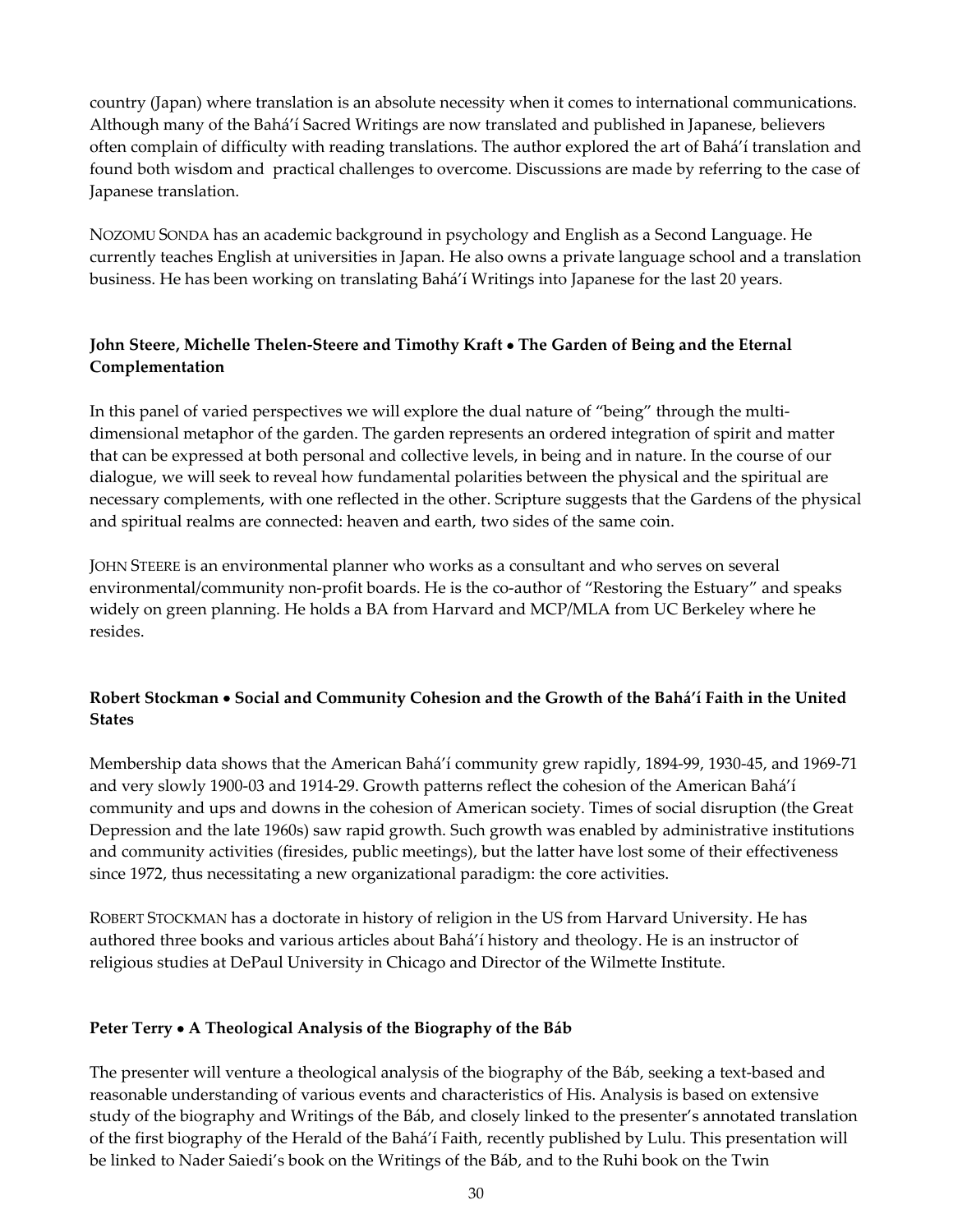Manifestations of God in order to render it useful to Bahá'ís in the present epoch.

PETER TERRY is a freelance writer, scholar and singer, active professionally in the field of education and publishing. He is the author of two recently published books on Proofs of the Prophets and an annotated translation of the earliest biography of the Báb.

## **Michelle Thelen‐Steere** • **The Garden of Being and the Eternal Complementation** (see Steere for abstract)

MICHELLE THELEN‐STEERE holds a Master's Degree in Clinical Counseling and is a Certified Hypnotherapist. Having worked with clients from 40 different countries, her specializations are in crosscultural, women's, disability, and abuse issues and she specializes Bahá'í issues in this capacity.

#### **Iscander Micael Tinto** • **Text' Author' Reader and the Relationship with the Sacred**

This paper presents the relationship established between the reader, the author of a text, and the text itself, specifically, the Sacred Text, or the Writings divinely revealed by Founders of the world's religions. By referring to the Bahá'í Writings and the theories of literary critics, we will try to understand the relationship developed between the text and the reader and the implications in the individual's daily life. We also try to comprehend how the *intentio auctoris* and the *intentio operis* will influence the reader especially when referring to a sacred text which is completely different from a text written by any individual.

ISCANDER MICAEL TINTO studied psychology, education theories, human resources development and system theories applied to the firm, philosophy, science and human knowledge, and comparative religion. He is a human resources consultant and communications trainer, a member of ABS-Italy and the Board of *Opinioni Bahá'í*' and has published on human resources and Bahá'í Studies.

#### **Sahand Vafadary** • **Developing Courses on the Bahá'í Faith for Universities and Colleges** (panel)

SAHAND VAFADARY is a 4th year chemistry student at the University of British Columbia. He developed a course titled "The Bahá'í Faith and Today's World" at the university. This course was the first of its kind at UBC.

#### **Ismael Velasco** • **Achieving Reconciliation in a Conflicting World**

This paper explores the dynamics of conflict, philosophical, personal, communal and socio‐political, against the backdrop of globalization, with a focus on religion's role to both foster, and overcome it. It argues that behind the Bahá'í principle of unity lies a "logic of reconciliation", by which we continuously seek, and continuously find new capacity to contain paradox, transcend contradiction, and find harmony, amongst ideas, individuals, communities and nations. Far from denying or ignoring conflict, Bahá'í writings push us to face it and find reconciliation. This process is an important contribution to the emergence, from the fractious present, of a sustainable and prosperous world order.

ISMAEL VELASCO has been active in Bahá'í scholarship for over a decade. He graduated from Edinburgh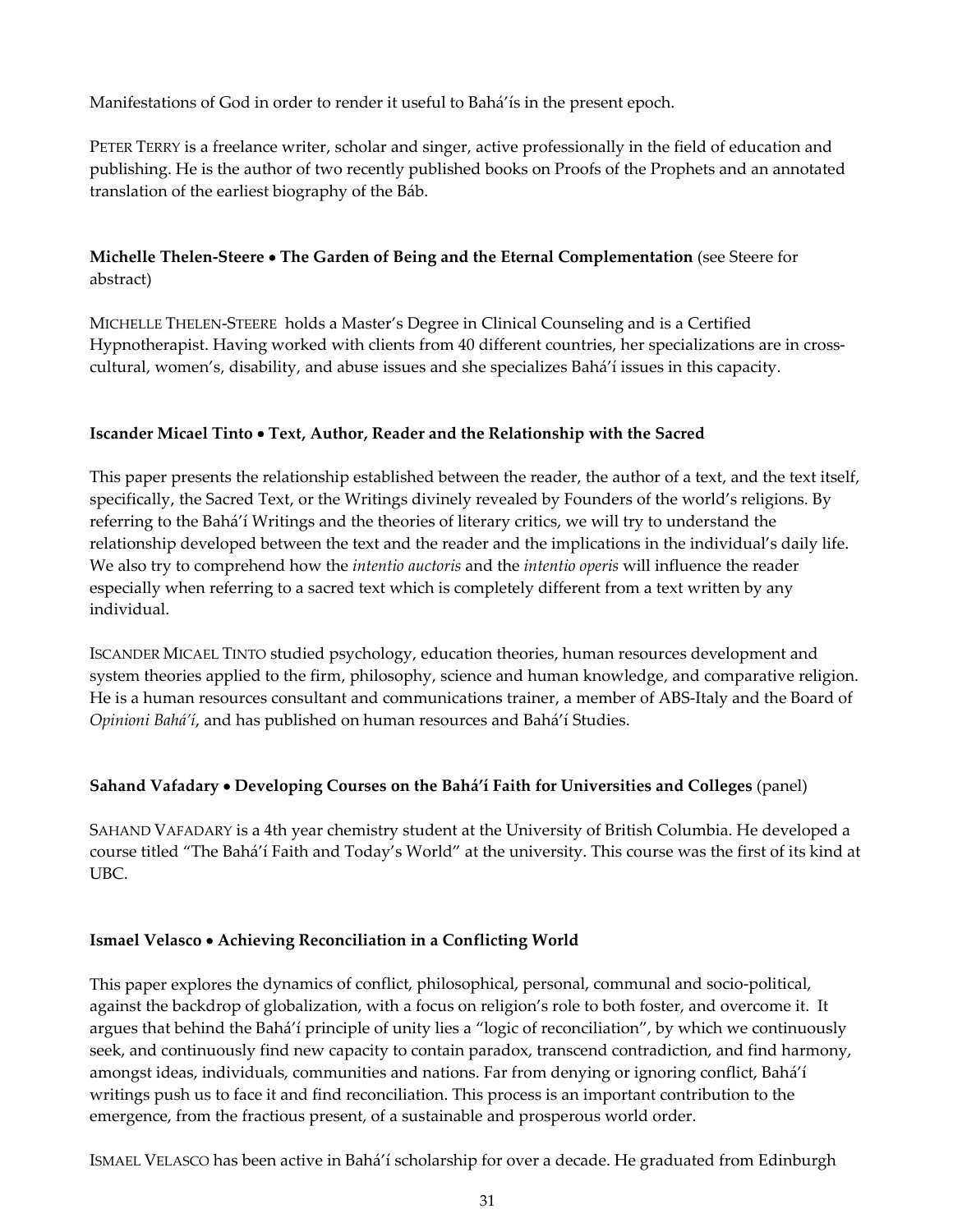University in history, has a professional background in social and economic development, specializing in issues of social exclusion, and has published scholarly articles and book chapters on Bahá'í scripture, history, and community development.

## **David Wellman** • **School of the Earth: Toward a Vibrant Civilization on a Healthy Planet through Practical Education**

The School of the Earth was launched this year in the pristine heart of Alaska. A Bahá'í‐inspired school dedicated to carrying "forward an ever advancing civilization," it follows methodologies derived from Experiential Education, Constructivism, and Inquiry-Based Learning, positioning participants as active learners pursuing answers to their own questions via videoconferences with expert commentators, group consultations, and direct experience with Planet Earth. We describe and evaluate the school's formative stages, examining successes and lessons learned.

DAVE WELLMAN is retired from a career teaching high school sciences in rural Alaska. He now manages a small Bed and Breakfast and does technology consulting. For many years, Dave and his wife, Gay, have presented service camps at their property in Alaska. Dave serves on several non-profit boards.

## **Jenny Wilson** • **Young Scholars Panel: Scholarship, Practice, and the Five Year Plan**

JENNY WILSON holds a MA from Columbia University and is the Assistant Director of the Foreign Fulbright Program Division at the Institute of International Education. She is responsible for administration of the Foreign Fulbright Program, collaboration with US Department of State's Bureau of Education and Cultural Affairs, and grant compliance.

## **Jiling Yang** • **In Search of Martha Root: An American Bahá'í Feminist and Peace Advocate in the Early Twentieth Century**

Martha Root (1872-1939) was an exceptional religious and spiritual activist, a leading figure in the international women's peace movement, and a new organism of a new world in the early twentieth century. This presentation represents Martha Root from three aspects: the early life of Martha Root, her four world teaching trips from 1919 to 1939, with a focus on her peace advocacy, and an investigation into her gender awareness and identity construction by reflecting on *Tahirih the Pure' Iran's Greatest Woman*' Martha Root's only book.

JILING YANG' is a PhD student in History program at Case Western Reserve University. Her Research interest is Bahá'í women in American History in the first half of the twentieth century. Yang has a MA degree in Women's Studies (2005) from Georgia State University.

## **Gloria Yazdani Shahzadeh** • **A Westerner's Pilgrimage to Iran in the Early 20th Century: Martha Root's Courageous Journey**

The Persian Bahá'í community of the 1930s, strengthened by the brutal persecutions of earlier years and in the face of continuing deprivations, is rejoicing in achievements such as the establishment of Bahá'í schools, Bahá'í-operated hospitals, and Bahá'í-inspired notions of equality amongst the sexes in its land; yet it is the courageous journey of a Western woman through its towns that makes the global nature of the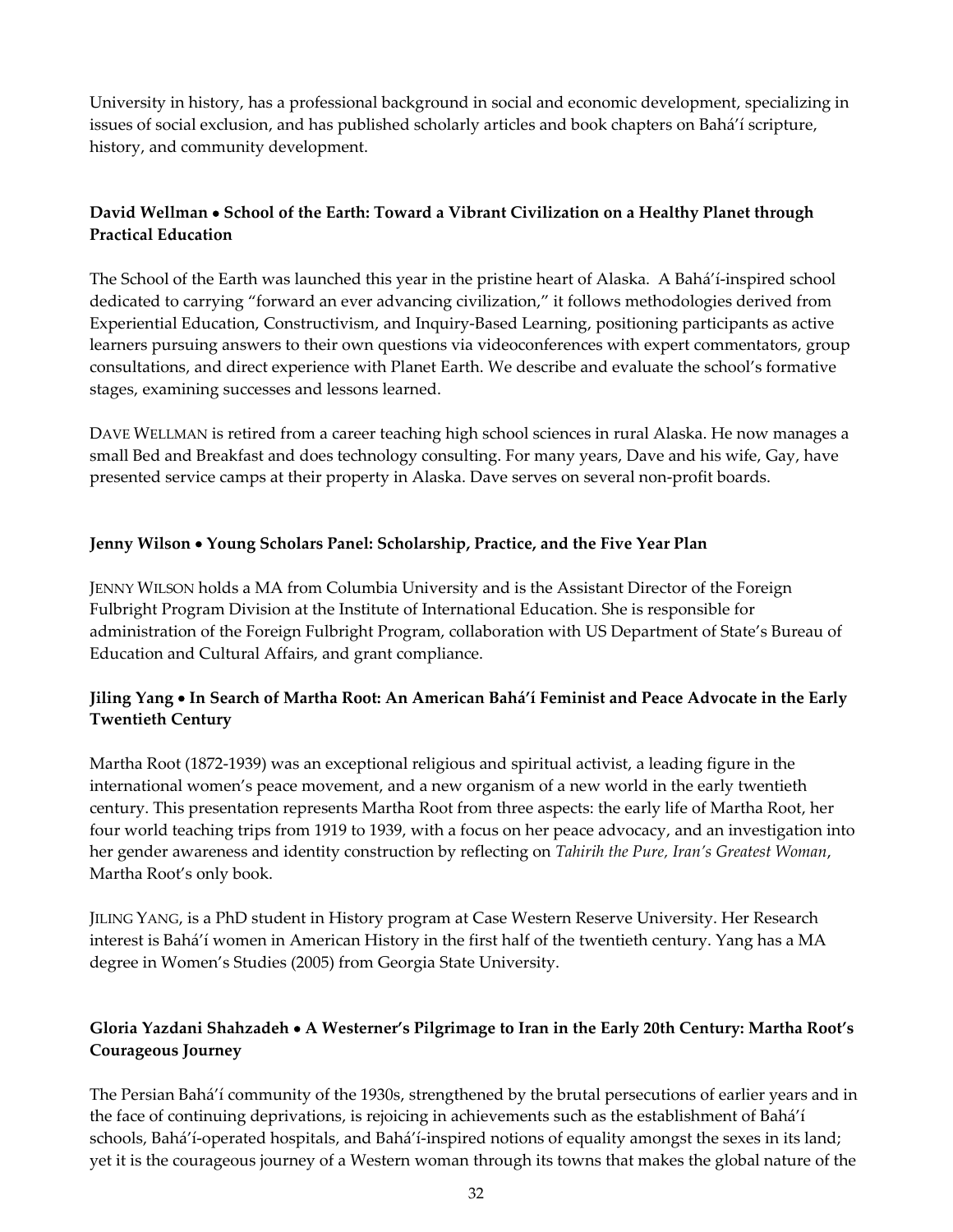Bahá'í Faith a tangible reality in the hearts and minds of many in the remote corners of the country.

GLORIA YAZDANI SHAHZADEH is the mother of two and a resident of Toronto, with a background in dance and drama and keen interests in Bahá'í studies – especially in Bábí‐Bahá'í history.

## **Nazanin Zargarpour (chair), Kamal Sinclair, Ashkan Monfared, Eric Harper, and Jenny Wilson** • **Young Scholars Panel: Scholarship, Practice, and the Five Year Plan**

Panelists discuss their efforts towards developing coherence in the implementation of scholarship, practice, and the framework for action of the Five Year Plan. Presentations cover a range of fields, including medicine, music, the arts, business, and domestic and international education. Panelists present their experiences, reflections, and learning, using dialogue and other media. Time will be allotted for audience questions and reflections.

NAZANIN ZARGARPOUR, PhD, Executive Director of the Institute at Indian Hill, applied research center of the School of Educational Studies, Claremont Graduate University, integrates scholarship and best practices toward the continuous advancement of education systems. Her work is informed by Bahá'í studies and service, field experience, and her award‐winning doctoral research.

## *Artists Performing*

BADI (www.myspace.com/badimusic) In a time when mainstream Hip‐Hop and R&B have lost their direction, Badi has created a new compass by combining love of self, recognition of the oneness of humanity, love of God, and using the struggles in life as stepping stones. His debut album "The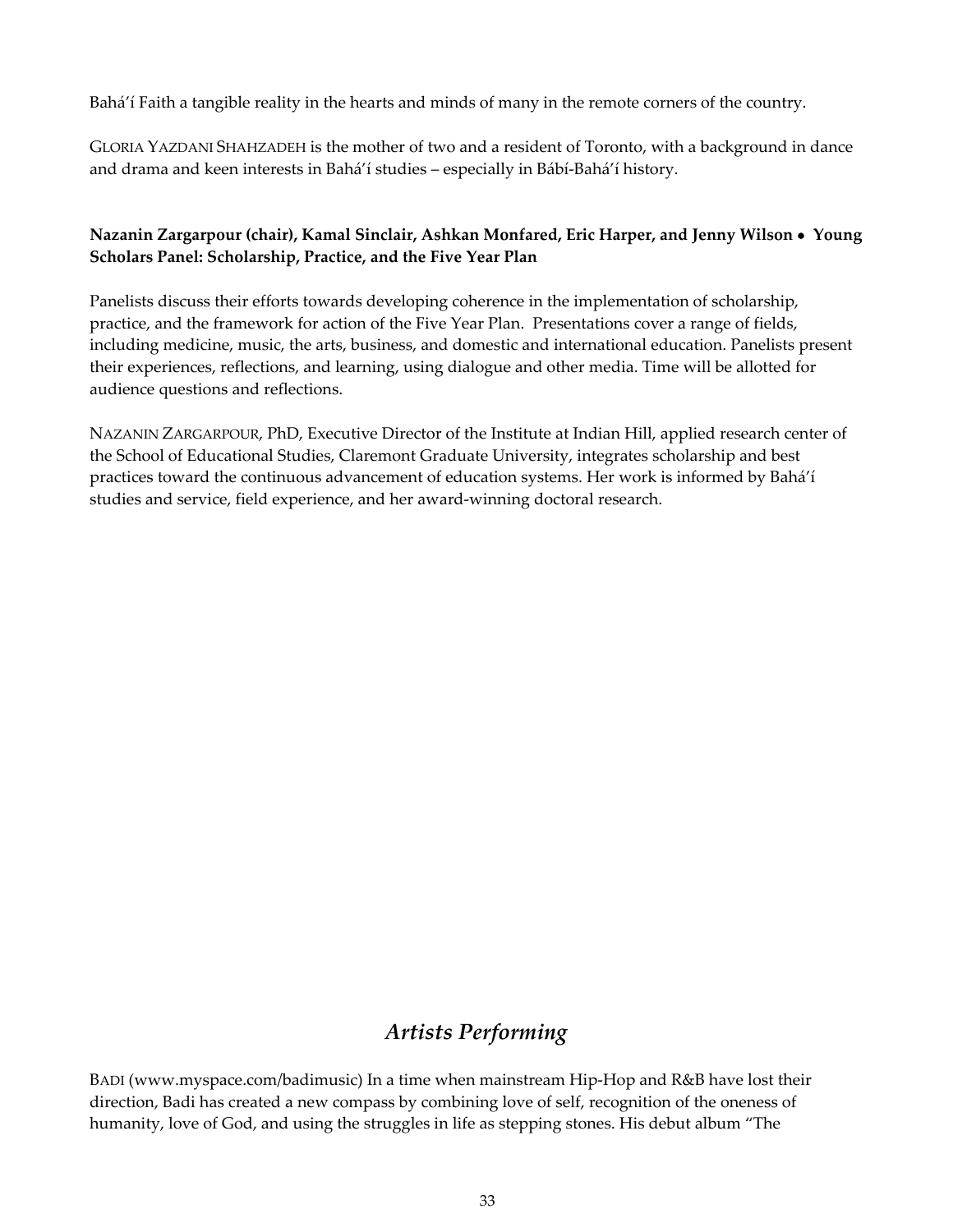Departure" (Next Movement Records), is receiving high praise from industry veterans as it unapologetically addresses the issues and struggles facing humanity.

ERIC DOZIER (www.myspace.com/ericdozier) fuses African‐American gospel and traditional spirituals with world rhythms into music that the New York Times called "rousing". Eric's enthusiasm for gospel and blues was cultivated from an early age and he recognized gospel's potential to connect diverse peoples. He has a Public Policy Studies degree from Duke University, a Masters in Theological Studies from Duke Divinity School and completed post-graduate studies at the Landegg Academy's World Order Studies Program. His music illustrates his passion for social justice, equality, and unity. He recently released a devotional CD with JB Eckl (see below).

JB ECKL (www.jbeckl.com) is a musician and producer originally from Saskatoon, Saskatchewan. He fell in love with music and the Bahá'í Faith as a youth, travelled extensively in Latin America, and ended up in Los Angeles where had the fortune to work with some of his greatest heroes, including WAR, Carlos Santana, Buena Vista Social Club. He has recently spent time in Mexico, Victoria, and Portland, recorded a devotional CD (Badasht Vol. 1 ‐ While the City Sleeps 1) and is finishing his own record which was created during those travels.

TARA ELLIS (www.myspace.com/taraellis), Los Angeles based singer‐songwriter, has worked on projects ranging from commercially available to independent. From wispy to raw, her powerful, dynamic vocals mold to genres from pop-rock to R&B to devotional. She is working on a self produced Mixtape, combining old school Hip Hop lyrics, acoustic guitar, 808, hard snares and pop melodies, and will release an edgy pop rock album incorporating programmed drums and soulful, true to self, lyrics. She has recently released a devotional CD under the Crimson Group label.

KATY EVOGHLI (www.katymusic.net) was born into a musical family. Her love for singing became apparent as they moved from Azerbaijan to Shiraz to Tehran. Pursuing her studies took her to Spain, where her first public performance was at the Casa de Cultura de Girona. She has recorded several albums in both Spanish and Persian. Her current CD "Atr-e Noor" (fragrance of the light) is a combination of soft and vital melodies in both languages.

Ruth Forman (www.myspace.com/RuthForman) is a highly acclaimed writer and poet, and a former teacher in the Poetry for the People program, UC Berkeley. Her first book, We Are The Young Magicians (Beacon Press, 1993), won the Barnard New Women Poets Prize, and a listing by the American Library Association as a 2001 Popular Paperback for Young Adults. QBR The Black Book Review described her as a writer who "not only upholds the traditions of the 'sistapoets' in whose steps [she] follows ... but also boldly blazes brand new trails."

RED GRAMMAR (www.redgrammer.com) is one of the premier entertainers of children and families in America. Described by Parent's Magazine as 'the best voice in children's music' Red is recognized as having set the gold standard for writing and performing music that playfully brings out the best in all of us. His award‐winning recordings, numerous television appearances, unforgettable live concerts, Parent's Choice award‐winning DVD, and Grammy nominated CD, "Bebop Your Best!…Music To Build Character By", have won him a place in millions of hearts.

FERRABY LIONHEART wants to be like Gene Wilder. He wants people to care about the planet. He wants people to care about other people. He wants a garden, and some chickens.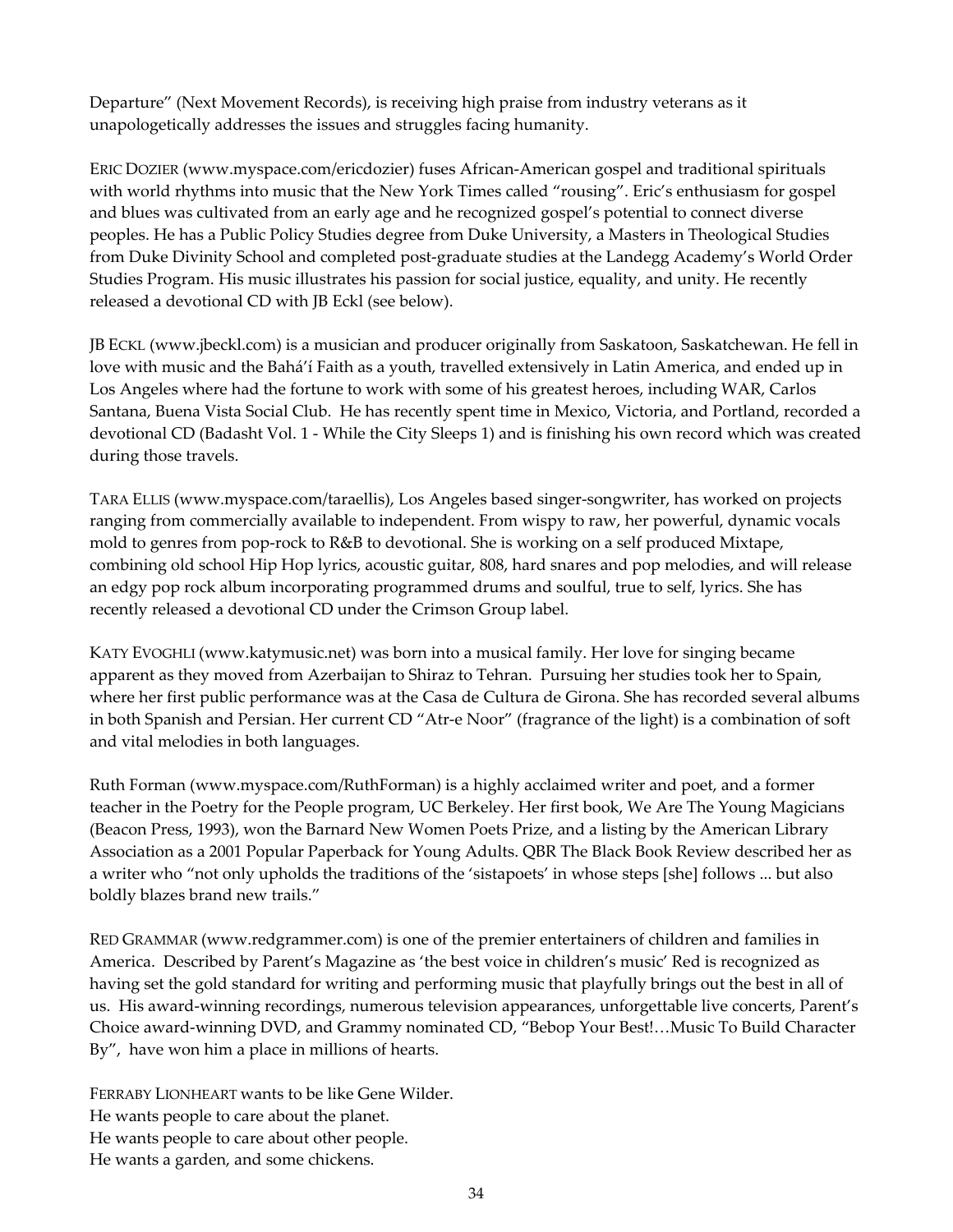His 8th grade Algebra tutor had a guitar. Ferraby started making 4‐track recordings when he was 18. He is pretty smart. But not that smart. He served pizzas for a little while. Ferraby had a rock band, but after a few years he got sick of it. He'd rather sing softer. (www.myspace.com/ferrabylionheart)

JON REZIN (www.smallroomproductions.com orwww.nextmovementrecords.com) is a music producer, sound engineer, and musician. His passion for playing jazz turned into an obsession with recording and music production. In 1997, he pursued his craft to New York, working with top names in the industry in various genres. His love of the Faith encouraged him to work on numerous Bahá'í albums. He resides in Los Angeles with his wife and greatest supporter, Auntieclare. Recent projects include producing for American Idol and promoting Next Movement Records to enable exceptional Bahá'í musicians to share their message with the masses.

KELLY SNOOK (kellysnook.blogspot.com) is a Washington DC based Producer, Musician and Rocket Scientist working for NASA. Her talents are diverse and the eclectic sense of style she brings to each production is engaging. She has worked on numerous projects Bahá'í and secular. She is currently working on a new album with Devon Gundry as well as her own album.

#### **Conference Organization**

*Conference Task Force* Lisa Dufraimont, Mehrzad Khorsandi, Mehran Kiai, Kim Naqvi, Parvin Rowhani *Arts Program* Jon Rezin *Children's and Junior Youth Program* Darlene Newcomb, Atousa Monjazeb *Conference Coordinator* Parvin Rowhani *Devotions* Carolyn Reynolds